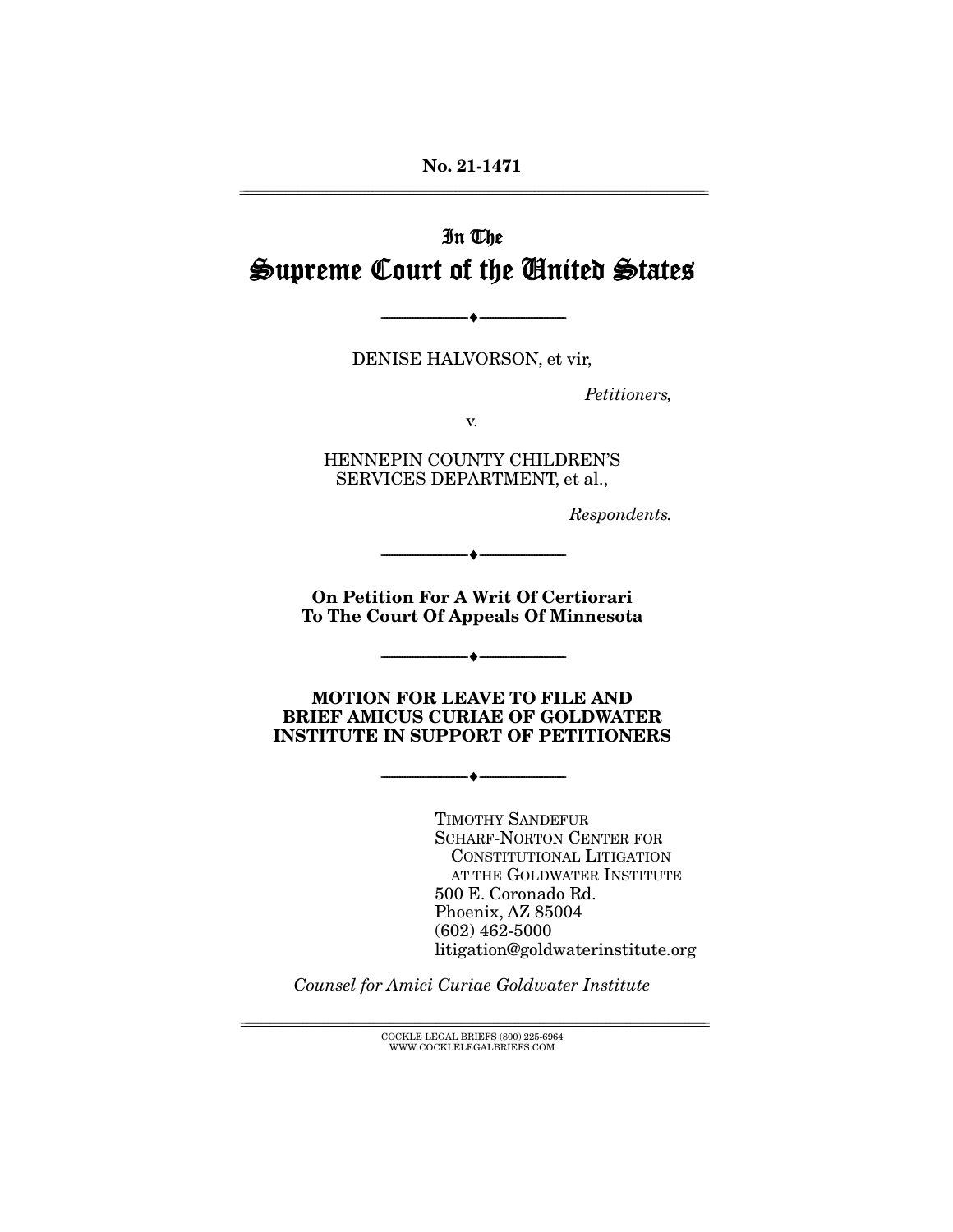#### **MOTION FOR LEAVE TO FILE AMICUS CURIAE BRIEF**

 Pursuant to this Court's Rule 37.3(b), the Goldwater Institute (GI) respectfully requests leave of the Court to file this brief amicus curiae in support of Petitioners. Consent for the filing of this brief has been granted by counsel for Petitioner, counsel for the Guardian ad Litem Respondent, and counsel for Respondent Hennepin County Human Services Department. Counsel for Parent F.J.V., Foster Parent W.M., and Red Lake Band of Chippewa have failed to respond to consent requests, necessitating the filing of this motion.

 The Goldwater Institute (GI) is a nonpartisan public policy and research foundation devoted to advancing the principles of limited government, individual freedom, and constitutional protections through litigation, research, policy briefings and advocacy. Through its Scharf-Norton Center for Constitutional Litigation, GI litigates and files amicus briefs when it or its clients' objectives are directly implicated.

 GI's Equal Protection for Indian Children project is devoted to protecting Native American children against the unjust and unconstitutional provisions of the Indian Child Welfare Act (ICWA) and its state-law versions. Through that project, GI has litigated or participated as amicus in ICWA cases nationwide, including in Arizona (S.S. v. Stephanie H., 388 P.3d 569 (Ariz. App. 2017); Gila River Indian Cmty. v. Dep't of Child Safety, 395 P.3d 286 (Ariz. 2017)); California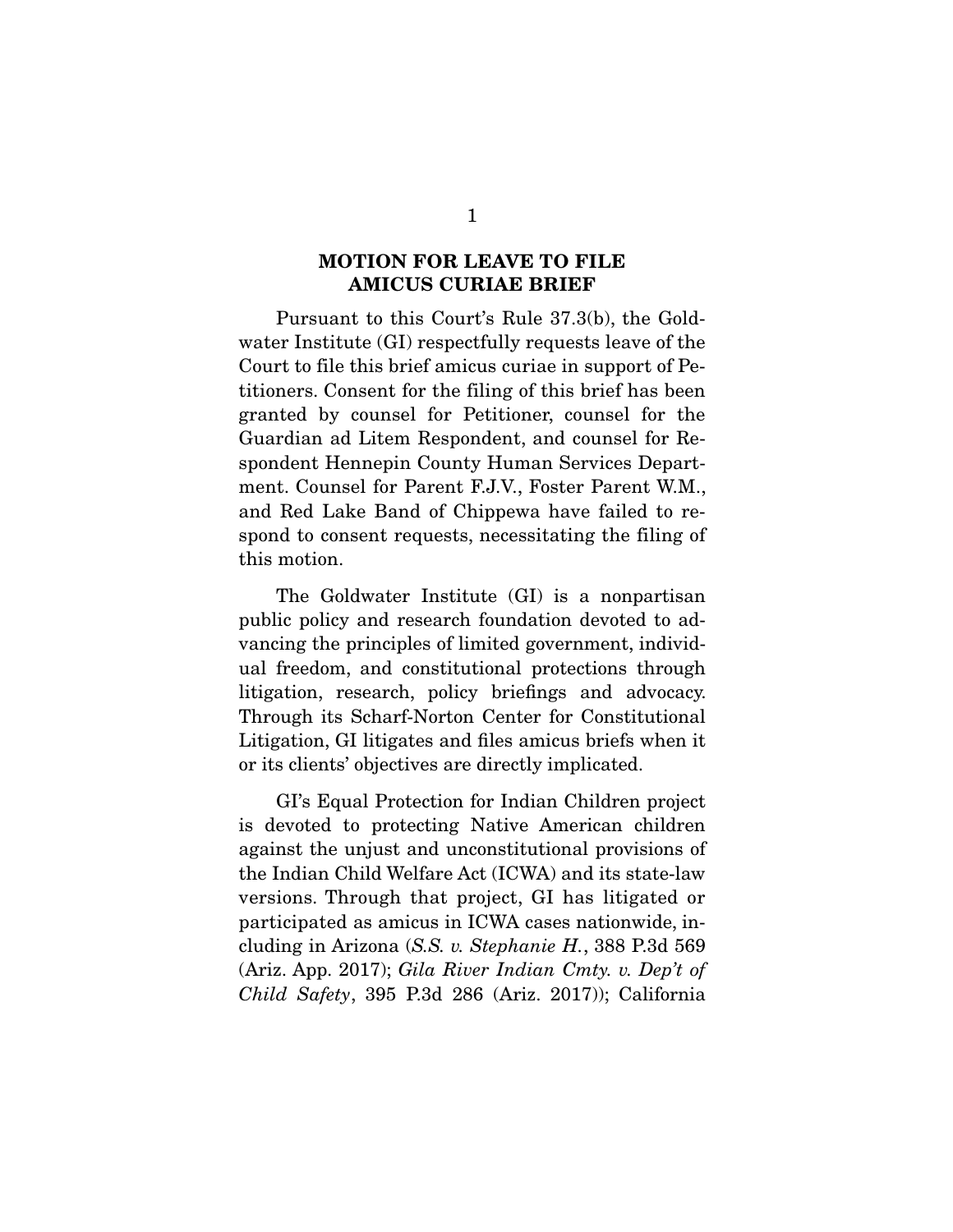(Renteria v. Shingle Springs Band of Miwok Indians, No. 2:16-CV-1685-MCE-AC, 2016 WL 4597612 (E.D. Cal. Sept. 2, 2016)); Ohio (In re C.J. Jr., 108 N.E.3d 677 (Ohio App. 2018)); Washington (In re T.A.W., 383 P.3d 492 (Wash. 2016)), as well as before this Court (Brackeen v. Haaland (Nos. 21-376, 21-377, 21-378, & 21-380 (pending); Renteria v. Superior Court, 138 S. Ct. 986 (2018)). GI scholars have also published ground-breaking research on the well-intentioned but profoundly flawed workings of ICWA. See, e.g., Mark Flatten, Death on a Reservation (Goldwater Institute, 2015)<sup>1</sup>; Timothy Sandefur, Escaping the ICWA Penalty Box: In Defense of Equal Protection for Indian Children, 37 Child. Legal Rts. J. 1 (2017); Timothy Sandefur, The Unconstitutionality of the Indian Child Welfare Act, 26 Tex. Rev. L. & Pol. 55 (2021); Timothy Sandefur, The Federalism Problems with the Indian Child Welfare Act, 26 Tex. Rev. L. & Pol. \_\_ (forthcoming, 2022).<sup>2</sup>

 GI considers this case to be of special significance in that it concerns vital jurisdictional problems caused by ICWA: specifically, that it purports to give tribal governments jurisdiction to adjudicate child welfare cases based solely on a child's biological ancestry even where the child is not a tribal member—and ICWA thereby forces people into tribal court even if, as in this case, they are not members of the tribe and have no "minimum contacts" with the tribal forum. Because tribal courts are not required to obey the Bill of Rights,

<sup>1</sup> http://www.flipsnack.com/9EB886CF8D6/final-epic-pamplet. html.

<sup>2</sup> https://ssrn.com/abstract=3853970.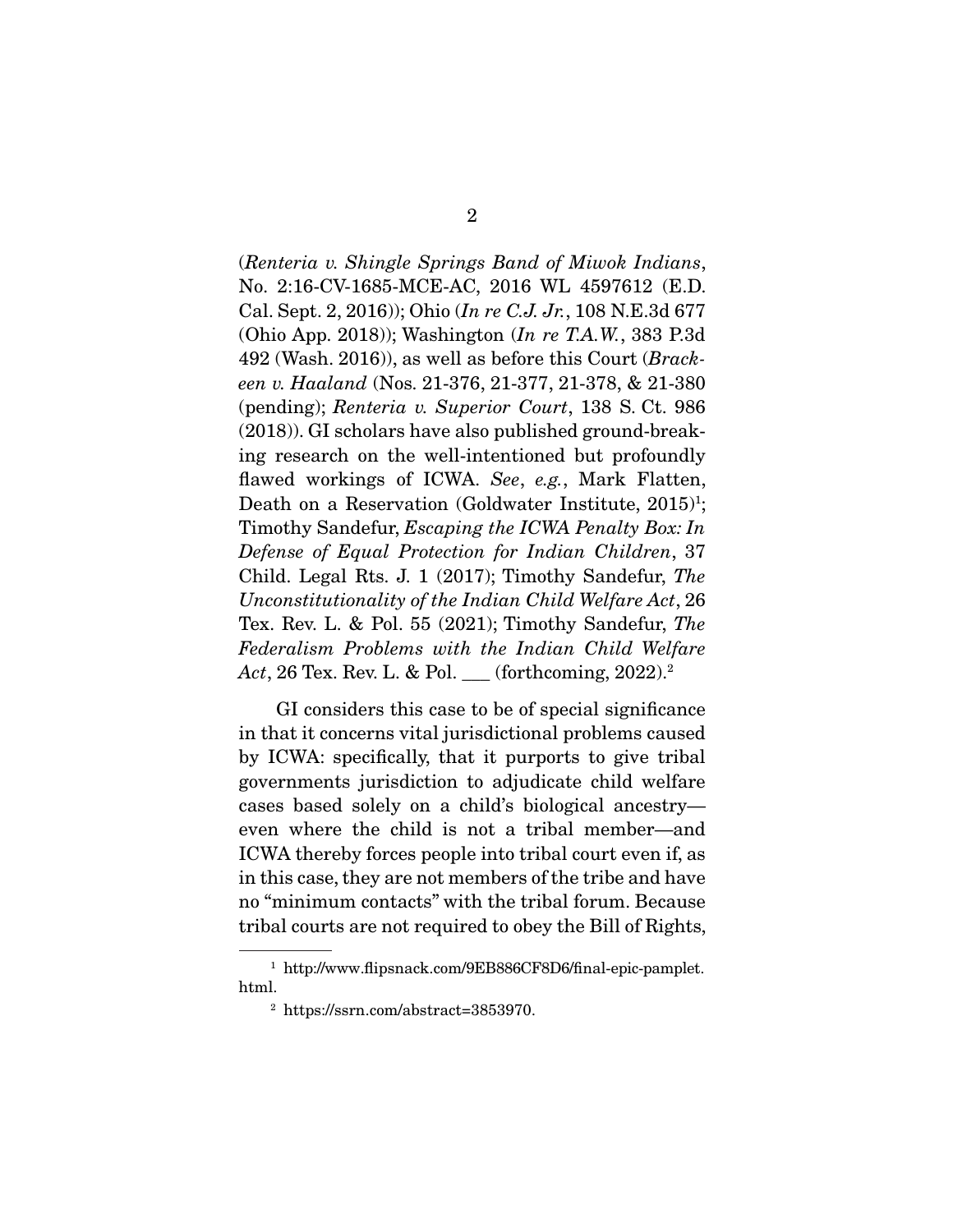this can deprive the people involved of their constitutional rights.

 But, for a variety of reasons described in the brief, such cases usually evade this Court's review—making it vital that this petition be granted, in order to give state courts the guidance they need on both the subject matter and personal jurisdiction questions involved here.

 This amicus brief will argue that the race-based jurisdiction ICWA purports to give tribal courts (over cases involving children who are "eligible" for tribal membership based solely on biological ancestry, see 25 U.S.C. § 1903(4)), violates due process and worsens the plight of at-risk Native American children. As the nation's leading organization devoted to defending Native American children, and the adults who love them, from the unjust and unconstitutional burdens of ICWA, amicus GI believes its policy expertise and litigation experience can assist this Court in its consideration of the petition, and respectfully requests that this motion be granted.

Respectfully submitted,

TIMOTHY SANDEFUR\* SCHARF-NORTON CENTER FOR CONSTITUTIONAL LITIGATION AT THE GOLDWATER INSTITUTE 500 E. Coronado Rd. Phoenix, AZ 85004 (602) 462-5000 litigation@goldwaterinstitute.org \*Counsel of Record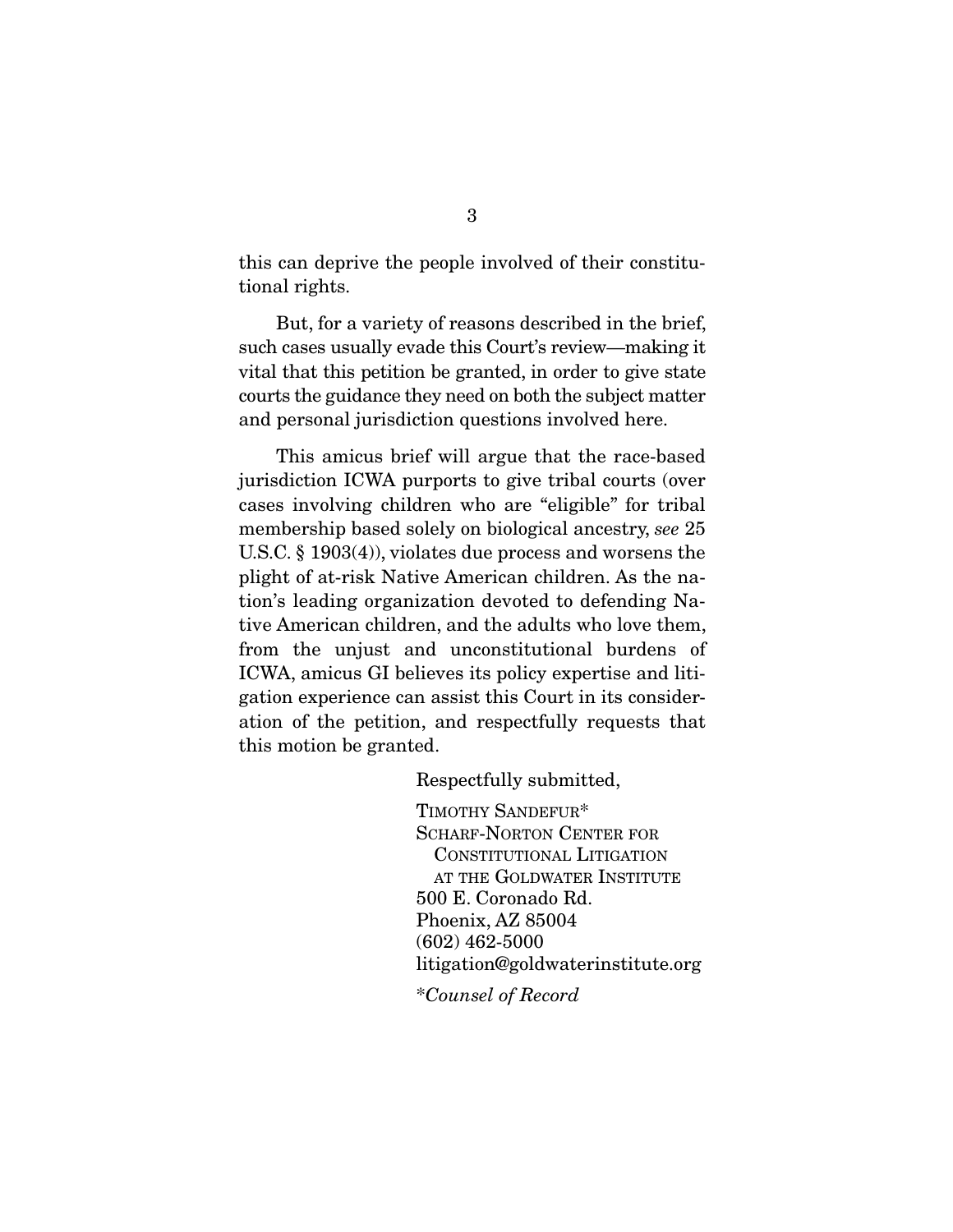#### **QUESTION PRESENTED**

 The Due Process Clause forbids courts from exercising jurisdiction over cases without having both subject matter jurisdiction and (at least) "minimum contacts" between the parties and the forum. Int'l Shoe Co. v. Washington, 326 U.S. 310, 316 (1945). These requirements govern tribal as well as state courts. See, e.g., Red Fox v. Hettich, 494 N.W.2d 638, 645 (S.D. 1993). The Indian Child Welfare Act (25 U.S.C. § 1911(b)), however, purports to give tribal courts nationwide jurisdiction over child welfare cases involving children who are biologically eligible for membership in an Indian tribe—whether they're members or not—and to do so even where that child and the adults involved are not tribal members and have no significant contacts with the tribal forum. Is that constitutional?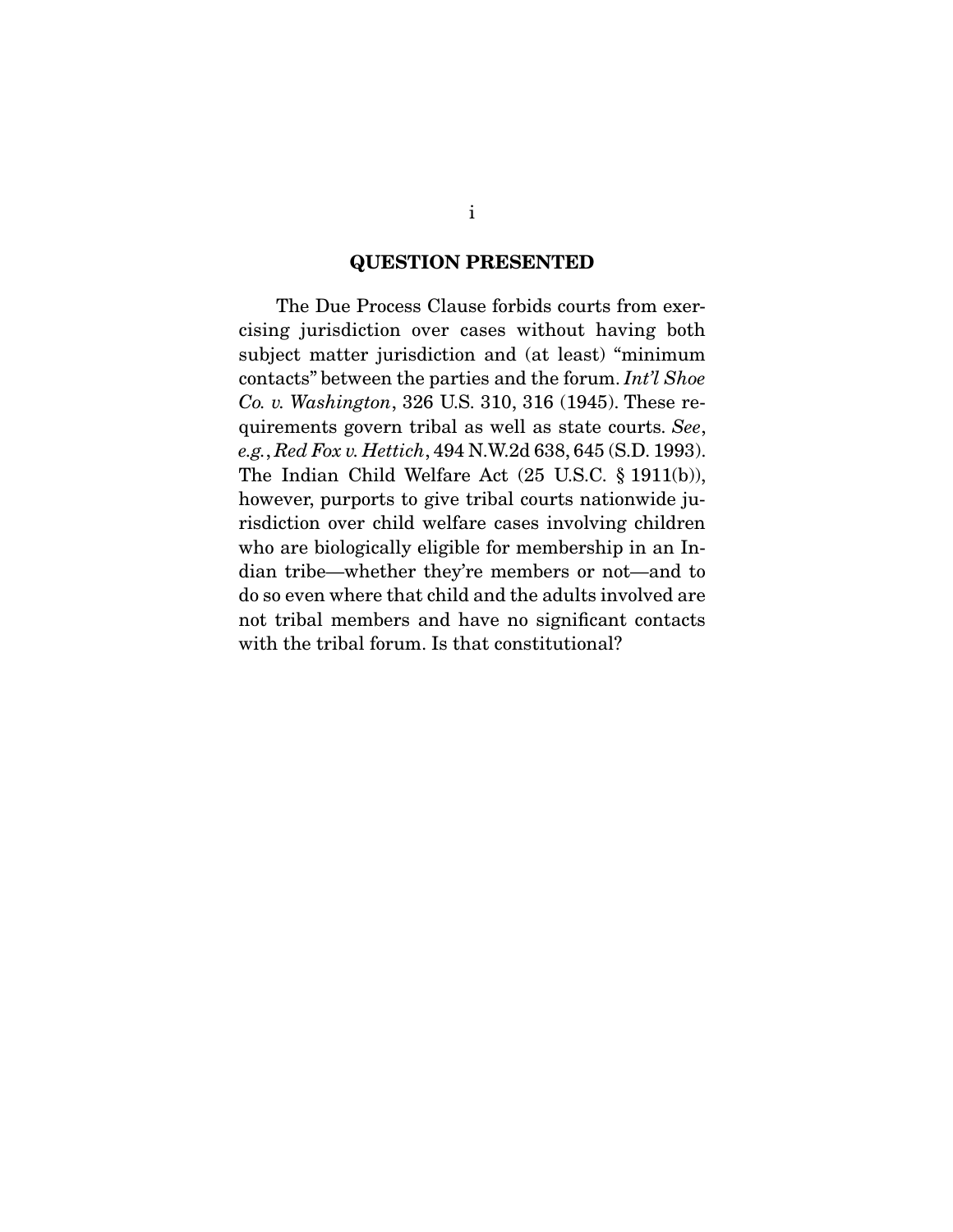## TABLE OF CONTENTS

| Page                                                                                                                                                                                                   |                |  |  |
|--------------------------------------------------------------------------------------------------------------------------------------------------------------------------------------------------------|----------------|--|--|
|                                                                                                                                                                                                        |                |  |  |
|                                                                                                                                                                                                        |                |  |  |
| iii                                                                                                                                                                                                    |                |  |  |
| INTEREST OF AMICUS CURIAE                                                                                                                                                                              | $\mathbf{1}$   |  |  |
| INTRODUCTION AND SUMMARY OF REA-<br>SONS FOR GRANTING THE PETITION                                                                                                                                     | $\mathbf{1}$   |  |  |
|                                                                                                                                                                                                        | $\overline{4}$ |  |  |
| Nationwide, biology-based jurisdiction such<br>Ι.<br>as ICWA purports to give, is unconstitu-                                                                                                          | 4              |  |  |
| How ICWA's jurisdictional provisions<br>A.                                                                                                                                                             | 4              |  |  |
| ICWA unconstitutionally allows tribal<br><b>B.</b><br>courts to adjudicate cases based solely<br>on a child's biological ancestry-lead-<br>ing to conflicts between the lower                          | 8              |  |  |
| Tribal courts regularly seek to exer-<br>C.<br>cise jurisdiction over children who<br>lack minimum contacts with those<br>courts—and litigants rarely get a<br>chance for appellate court review<br>12 |                |  |  |
| II.<br>Jurisdictional problems such as these<br>are extraordinarily likely to evade this<br>16                                                                                                         |                |  |  |
| 21                                                                                                                                                                                                     |                |  |  |

ii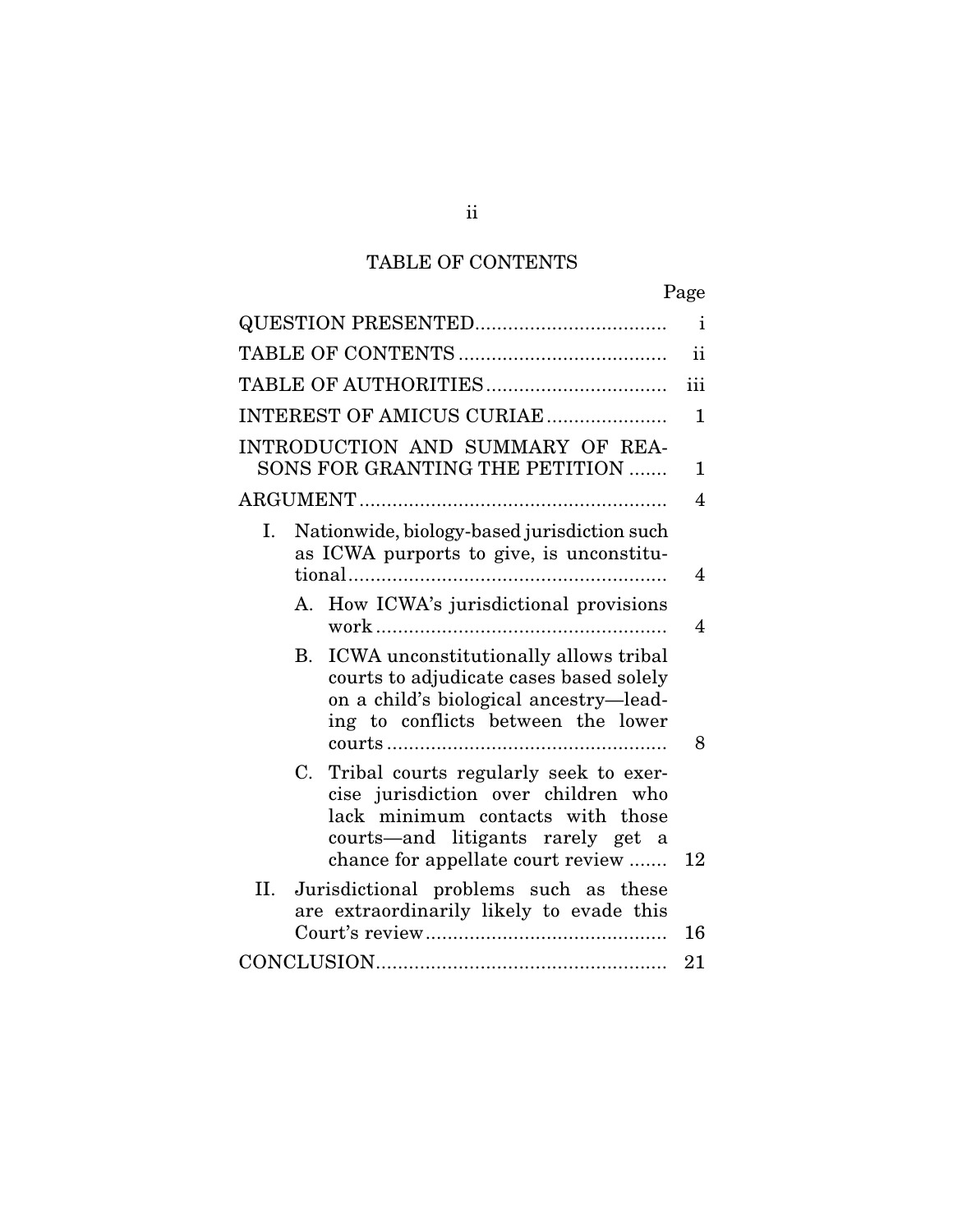## TABLE OF AUTHORITIES

Page

### CASES

| Boozer v. Wilder, 381 F.3d 931 (9th Cir. 2004)  16, 17, 19                                   |
|----------------------------------------------------------------------------------------------|
| Brackeen v. Haaland, Nos. 21-376, 21-377,                                                    |
| de Csepel v. Republic of Hungary, 714 F.3d 591                                               |
| Father v. Mother, No. CV-FR-1998-0169, 1999<br>WL 34828488 (Mashantucket Pequot Tribal       |
|                                                                                              |
| In re B.A.S., Nos. 19-CVJ-014, 17-CVJ-059, 2019<br>WL 3451159 (Eastern Cherokee Ct. June 21, |
|                                                                                              |
| <i>In re C.J. Jr.</i> , 108 N.E.3d 677 (Ohio App. 2018)  1, 13, 14                           |
|                                                                                              |
| In re G.S., No. E068000, 2017 WL 6275692 (Cal.                                               |
| In re J.D.M.C., 739 N.W.2d 796 (S.D. 2007) 10                                                |
|                                                                                              |
|                                                                                              |
| In re Riffle, 922 P.2d 510 (Mont. 1996)19                                                    |
| International Shoe v. Washington, 326 U.S. 310                                               |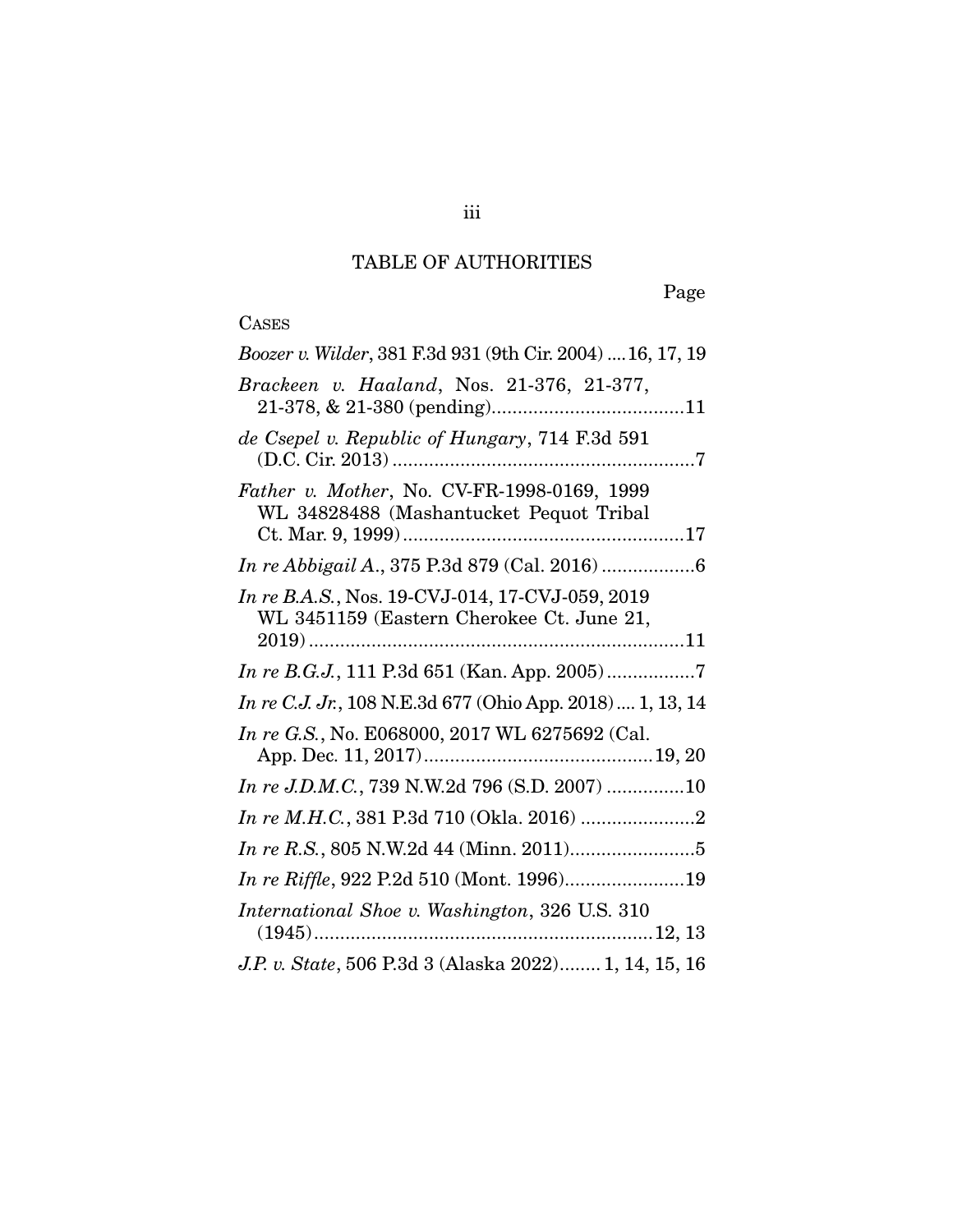## TABLE OF AUTHORITIES—Continued

| Kelly v. Kelly, No. DV 08-013, 2008 WL 7904116<br>(Standing Rock Sioux Tribal Ct., June 23,                                          |
|--------------------------------------------------------------------------------------------------------------------------------------|
|                                                                                                                                      |
| Mississippi Band of Choctaw Indians v. Holy-                                                                                         |
| Montana v. United States, 450 U.S. 544                                                                                               |
|                                                                                                                                      |
| Plains Com. Bank v. Long Fam. Land & Cattle                                                                                          |
| Red Fox v. Hettich, 494 N.W.2d 638 (S.D. 1993) i                                                                                     |
| Renteria v. Shingle Springs Band of Miwok In-<br>dians, No. 2:16-CV-1685-MCE-AC, 2016 WL<br>4597612 (E.D. Cal. Sept. 2, 2016)  1, 12 |
| Santa Clara Pueblo v. Martinez, 436 U.S. 49                                                                                          |
| Simmonds v. Parks, 329 P.3d 995 (Alaska                                                                                              |
| State v. Cent. Council of Tlingit & Haida In-<br>dian Tribes of Alaska, 371 P.3d 255 (Alaska                                         |
| Strate v. A-1 Contractors, 520 U.S. 438 (1997)9                                                                                      |
| Thompson v. Fairfax Cnty. Dep't of Fam. Servs.,                                                                                      |
| United States v. Bryant, 579 U.S. 140 (2016)7                                                                                        |
| United States v. Crook, 25 F. Cas. 695 (C.C.D.                                                                                       |

iv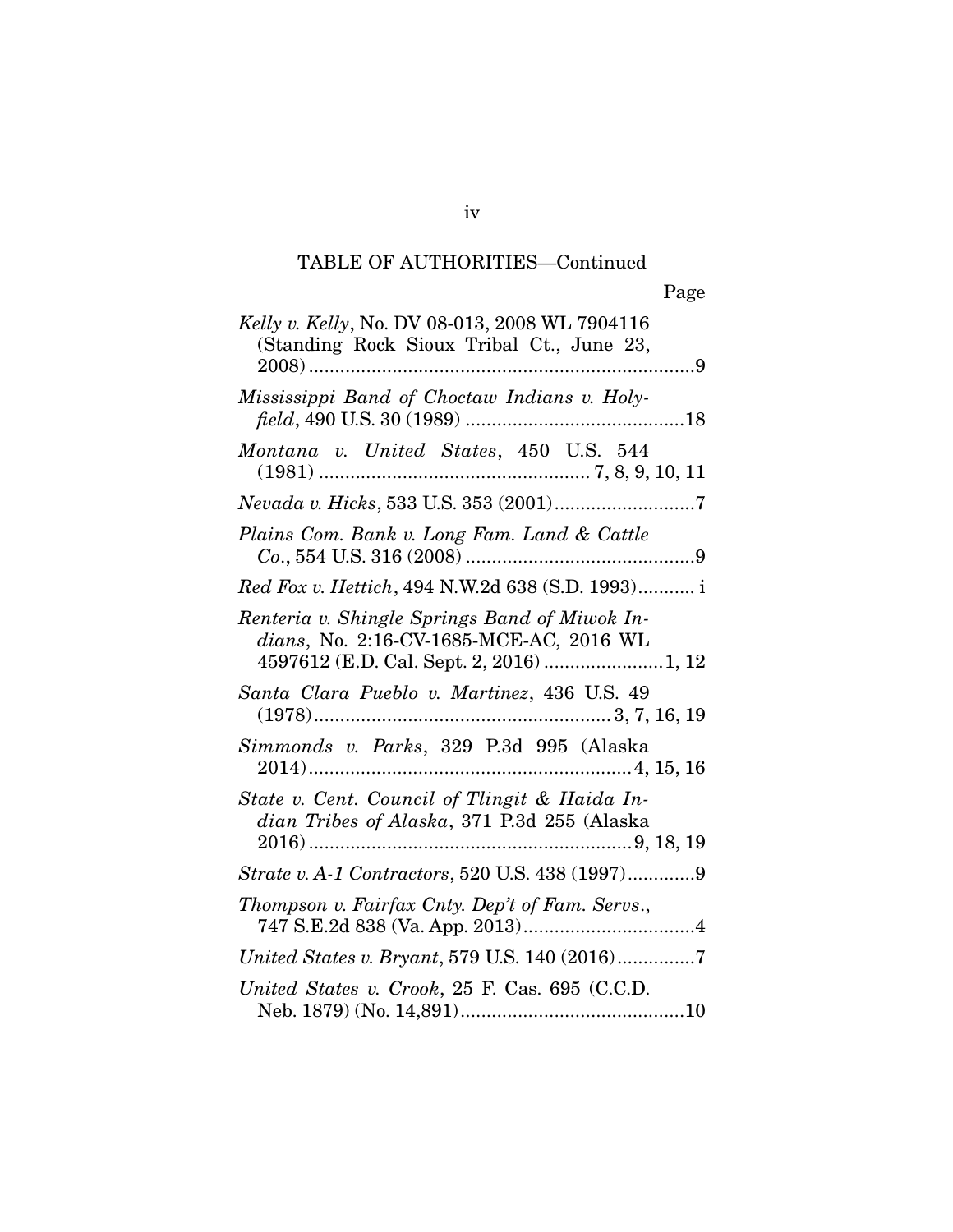## TABLE OF AUTHORITIES—Continued

| United States v. Cruz, 554 F.3d 840 (9th Cir.         |  |
|-------------------------------------------------------|--|
| Water Wheel Camp Recreational Area, Inc. v.           |  |
| <i>Wis. Potowatomies v. Houston, 393 F. Supp. 719</i> |  |
| World-Wide Volkswagen Corp. v. Woodson, 444           |  |

### **STATUTES**

### REGULATIONS

### RULES

|--|--|--|--|--|

v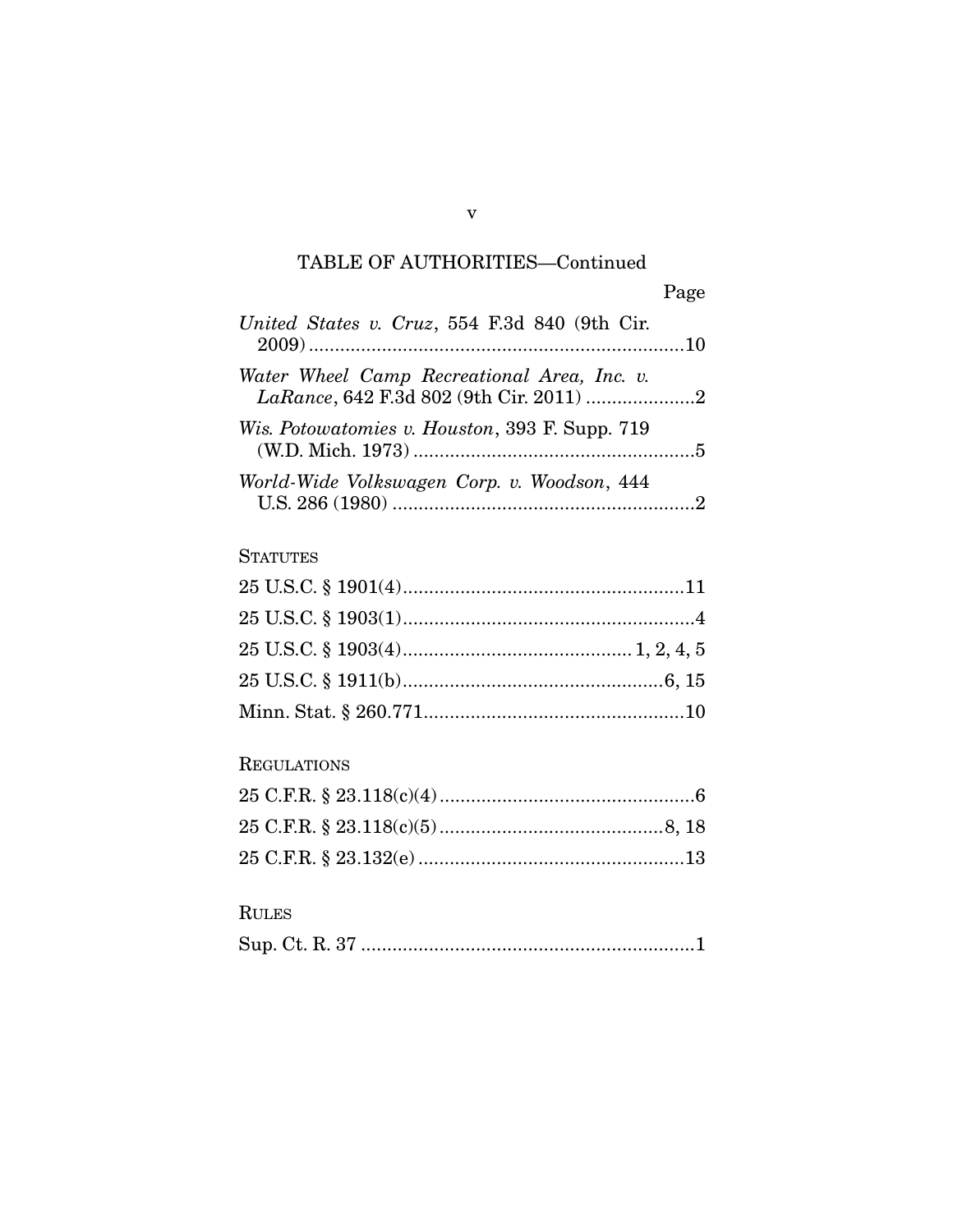## TABLE OF AUTHORITIES—Continued

Page

OTHER AUTHORITIES

| Timothy Sandefur, <i>Escaping the ICWA Penalty</i> |
|----------------------------------------------------|
| Box: In Defense of Equal Protection for Indian     |
| Children, 37 Child. Legal Rts. J. 1 (2017) 6       |
| Timothy Sandefur, Recent Developments in In-       |
| dian Child Welfare Act Litigation: Moving To-      |
| ward Equal Protection?, 23 Tex. Rev. L. & Pol.     |
|                                                    |
|                                                    |

vi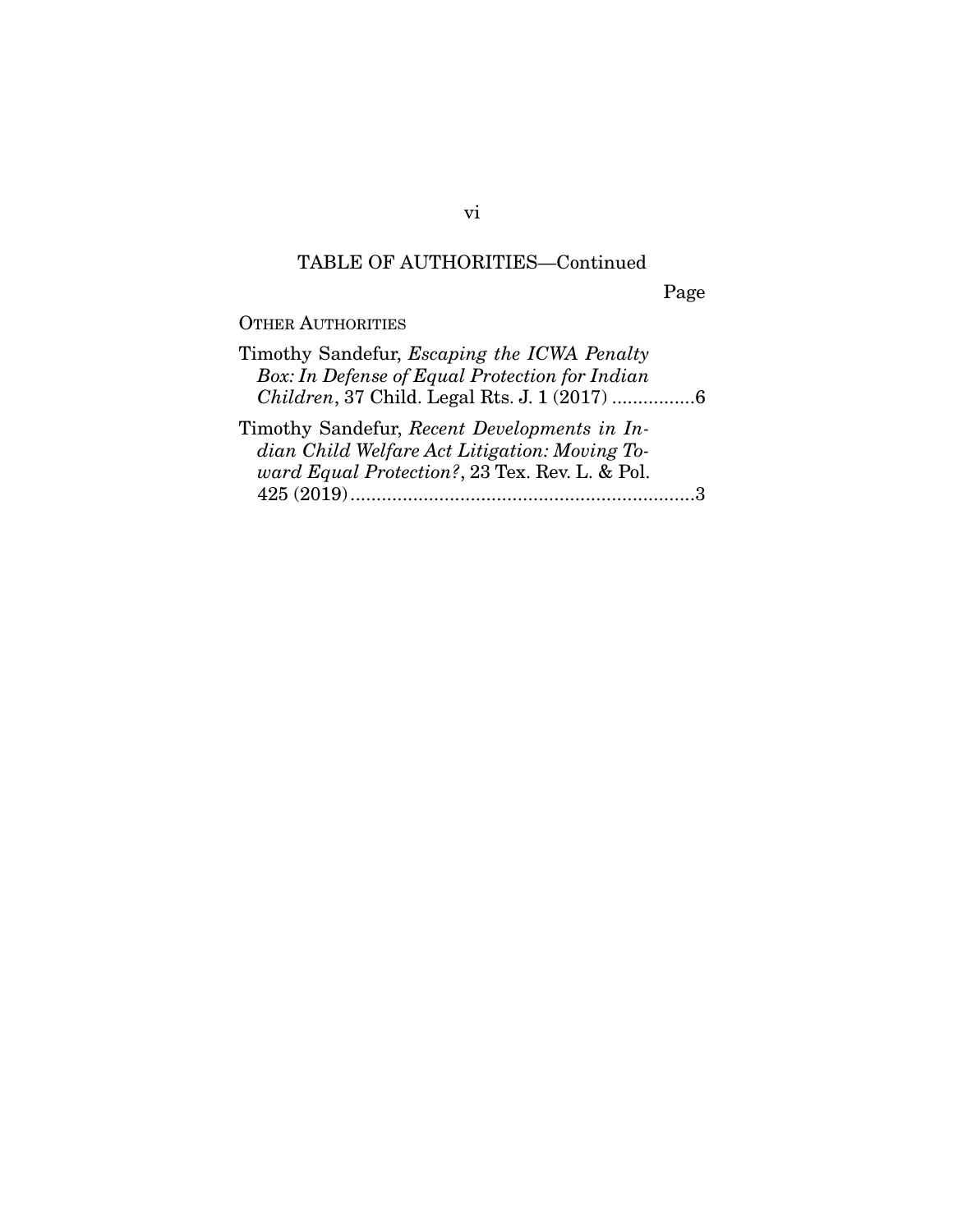#### **INTEREST OF AMICUS CURIAE**<sup>1</sup>

 The interest of amicus curiae is set forth in the accompanying motion to file.

--------------------------------- ♦ ---------------------------------

#### **INTRODUCTION AND SUMMARY OF REASONS FOR GRANTING THE PETITION**

 The Indian Child Welfare Act (ICWA) purports to grant tribal courts authority to resolve not only child welfare cases that occur on reservations, but also child welfare cases involving children and adults who have never been domiciled on reservations—or even visited them—and children who are not tribal members, but who are merely *eligible* for tribal membership, based exclusively on their biological ancestry. 25 U.S.C. § 1903(4). This leads tribal courts to adjudicate child welfare matters involving children who have no political, social, or cultural relationship to the tribe. See, e.g., In re C.J. Jr., 108 N.E.3d 677 (Ohio App. 2018); Renteria v. Shingle Springs Band of Miwok Indians, No. 2:16 cv-1685-MCE-AC, 2016 WL 4597612 (E.D. Cal. Sept. 2, 2016). Some tribes have even exercised jurisdiction over cases involving children who are not eligible for membership in that tribe. See J.P. v. State, 506 P.3d 3

1

<sup>&</sup>lt;sup>1</sup> Pursuant to Rule 37, amicus affirms that no counsel for any party authored the brief in whole or part, that no person other than amicus, its members, or its counsel, contributed money to fund the brief 's preparation or submission, and that all parties received required notice at least 10 days prior to filing.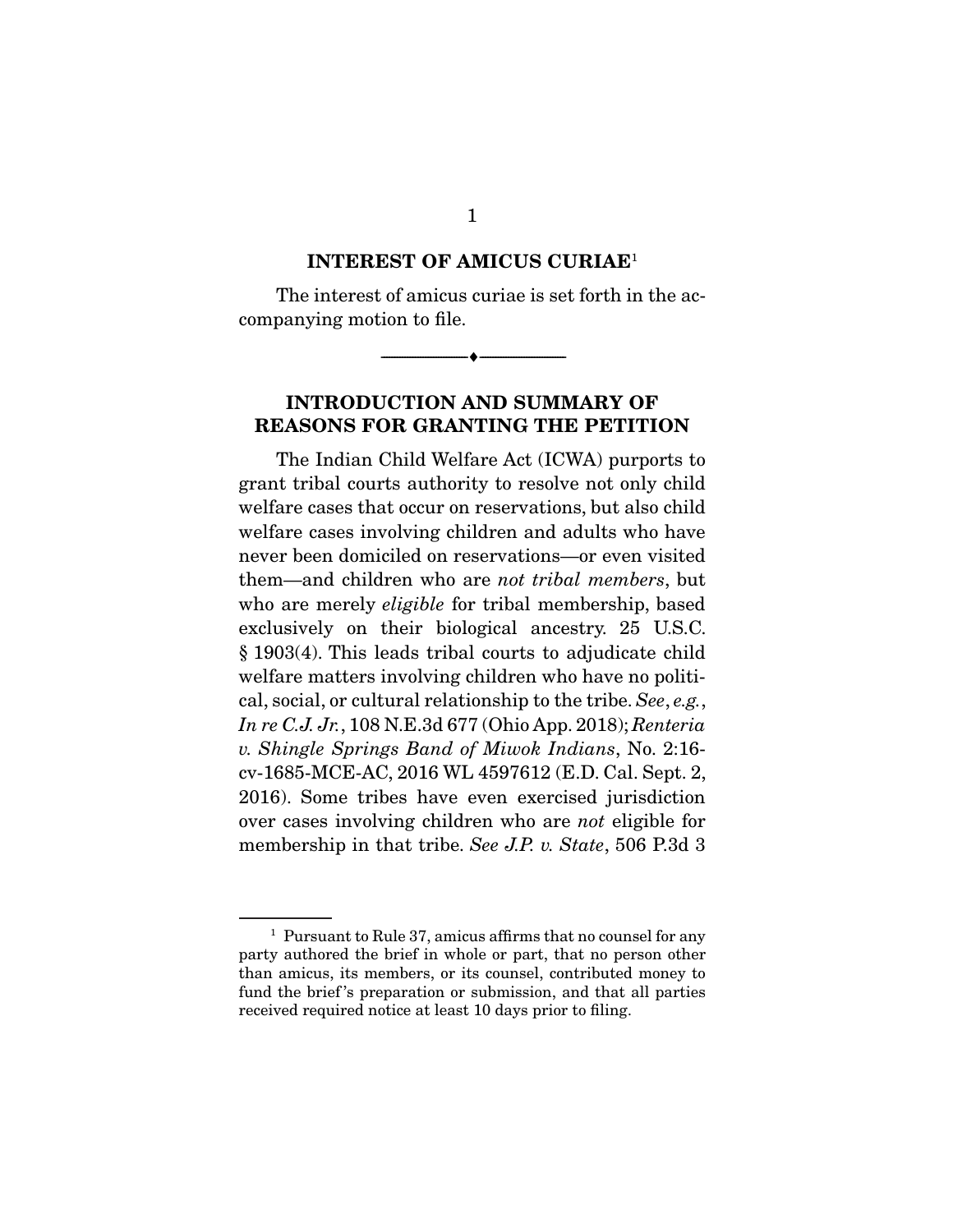(Alaska 2022); In re M.H.C., 381 P.3d 710, 715–17 (Okla. 2016).

 This defies the principles of both subject matter jurisdiction and personal jurisdiction. It should go without saying that the Constitution is not compatible with courts (tribal or otherwise) exercising jurisdiction over cases based solely on the blood in a person's veins—let alone, as in this case, the blood in someone else's veins. Yet that is exactly what ICWA purports to authorize—at least, according to some courts.

 Here, the state court granted the tribe's motion to transfer the case into Red Lake tribal court based on the fact that the child is eligible for tribal membership—as a function of biological criteria, in accordance with ICWA's definition of "Indian child," 25 U.S.C. § 1903(4)—and regardless of the fact that the child was never domiciled on reservation. As a consequence, the parties to the case—none of whom are members of Red Lake—are forced to adjudicate the case in Red Lake tribal court.

 That is plainly unconstitutional, because (a) tribes have no subject matter jurisdiction over non-members in such circumstances, and (b) biology alone cannot satisfy the "minimum contacts" requirement for personal jurisdiction—a requirement that is an element of due process, World-Wide Volkswagen Corp. v. Woodson, 444 U.S. 286, 291 (1980), and therefore binds tribal courts as much as state or federal courts. Water Wheel Camp Recreational Area, Inc. v. LaRance, 642 F.3d 802, 809 (9th Cir. 2011). But, unfortunately, it is not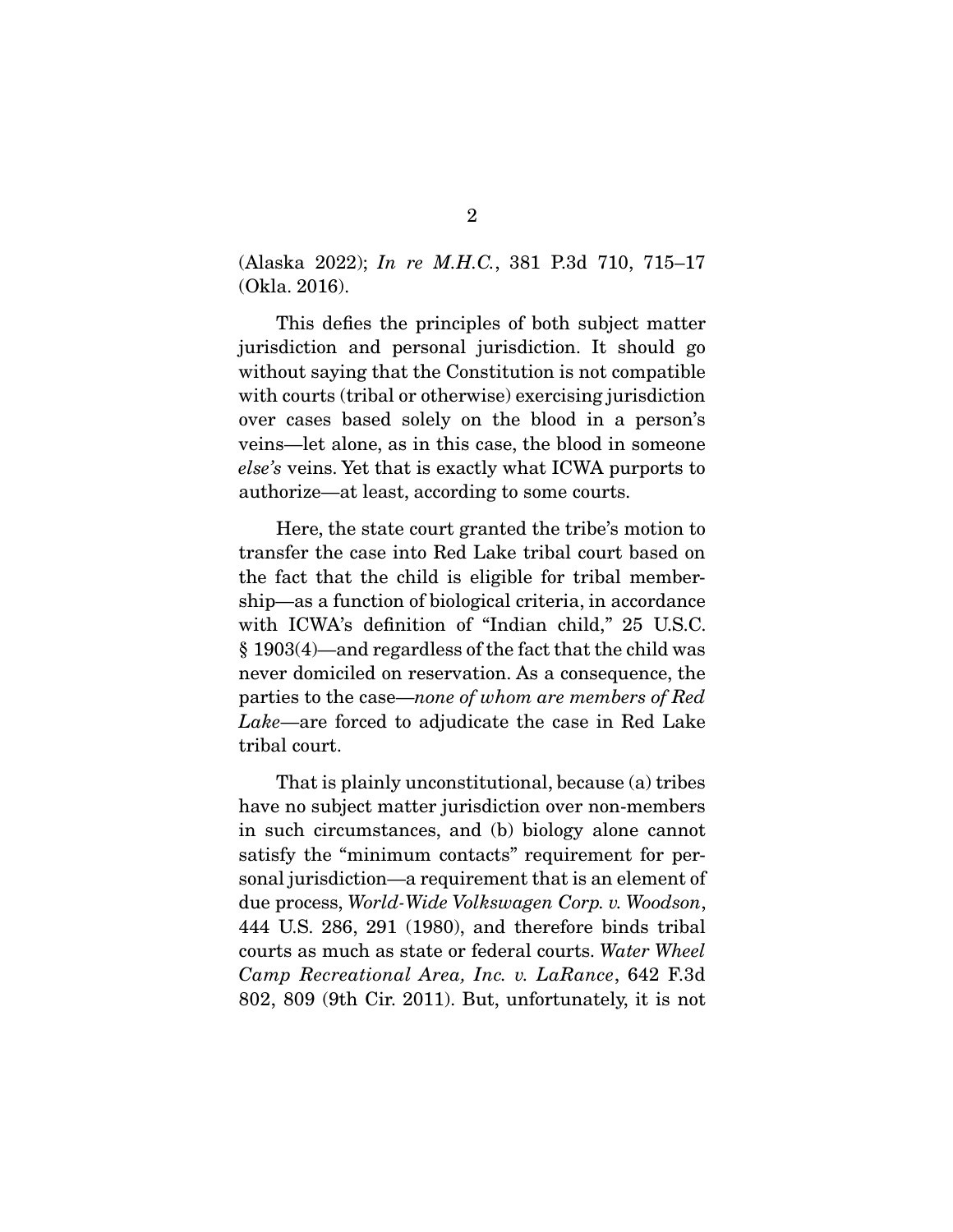uncommon. Tribal courts routinely assert the most expansive jurisdictional authority—or purport to—based on the broadest possible interpretations of ICWA. Meanwhile, state and federal courts rarely address these matters. This is partly due to exhaustion doctrines and the neutering of the Indian Civil Rights Act (ICRA) in Santa Clara Pueblo v. Martinez, 436 U.S. 49 (1978), both of which often block parties from obtaining state or federal appellate rulings on such questions. It is also partly due to the inability of state courts to regain jurisdiction once wrongfully relinquished.

 All of this leaves state trial-level courts with little guidance on jurisdictional questions under ICWA. The consequence is to send an unknown number of cases to tribal courts that don't belong there, and to effectively strip the parties in such cases of their constitutional rights. In the long run, this works to the detriment of Native American children deemed "Indian" under ICWA. See generally Timothy Sandefur, Recent Developments in Indian Child Welfare Act Litigation: Moving Toward Equal Protection?, 23 Tex. Rev. L. & Pol. 425, 456–64 (2019). This Court's guidance on these matters is long overdue. The petition should therefore be granted.

--------------------------------- ♦ ---------------------------------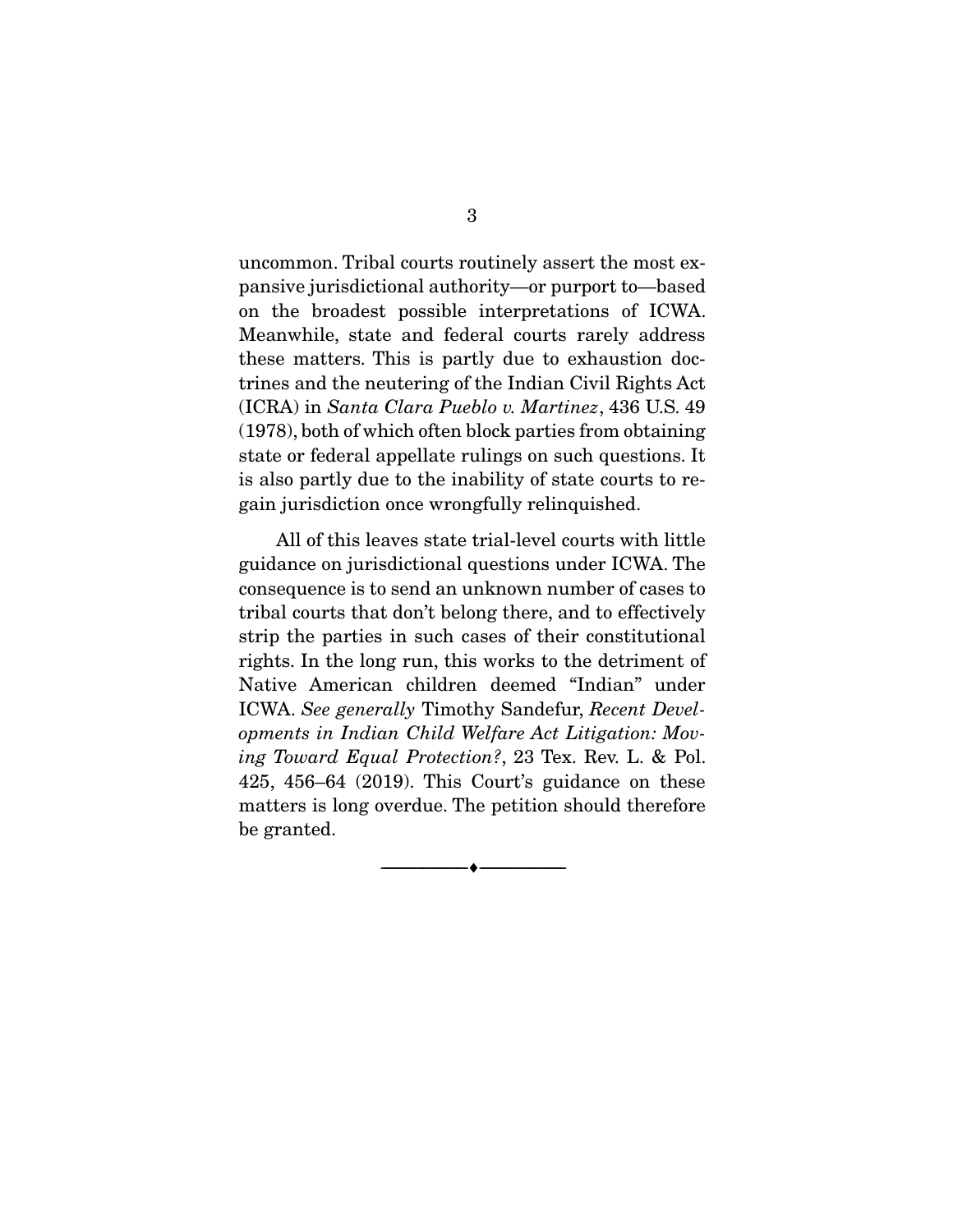#### **ARGUMENT**

#### **I. Nationwide, biology-based jurisdiction such as ICWA purports to give, is unconstitutional.**

#### **A. How ICWA's jurisdictional provisions work.**

 ICWA governs child custody proceedings involving "Indian children." It defines this term as children who are either members of a tribe, or, as in this case, who are merely eligible for membership and have a biological parent who is a member. 25 U.S.C. § 1903(4). ICWA defines "child custody proceedings" as lawsuits involving foster care, termination of parental rights (TPR), and adoption.  $Id. \S$  1903(1).

 ICWA itself does not specify whether a tribe's authority to adjudicate child welfare cases involving "eligible" children emanates from inherent tribal sovereignty, or whether it is a power Congress delegated to the tribes. Nor has this Court addressed that question. Some state courts have said it is inherent, on the theory that tribes as institutions are perpetuated by future generations, which means cases involving children who are not tribal members, but might become tribal members, are important enough to the institutional survival of tribes that tribal courts should decide them. See, e.g., Simmonds v. Parks, 329 P.3d 995, 1008– 09 (Alaska 2014). Other states have concluded that ICWA involves not inherent authority, but power "conferred by Congress," but have still said tribes may exercise this jurisdiction over non-members. Thompson v.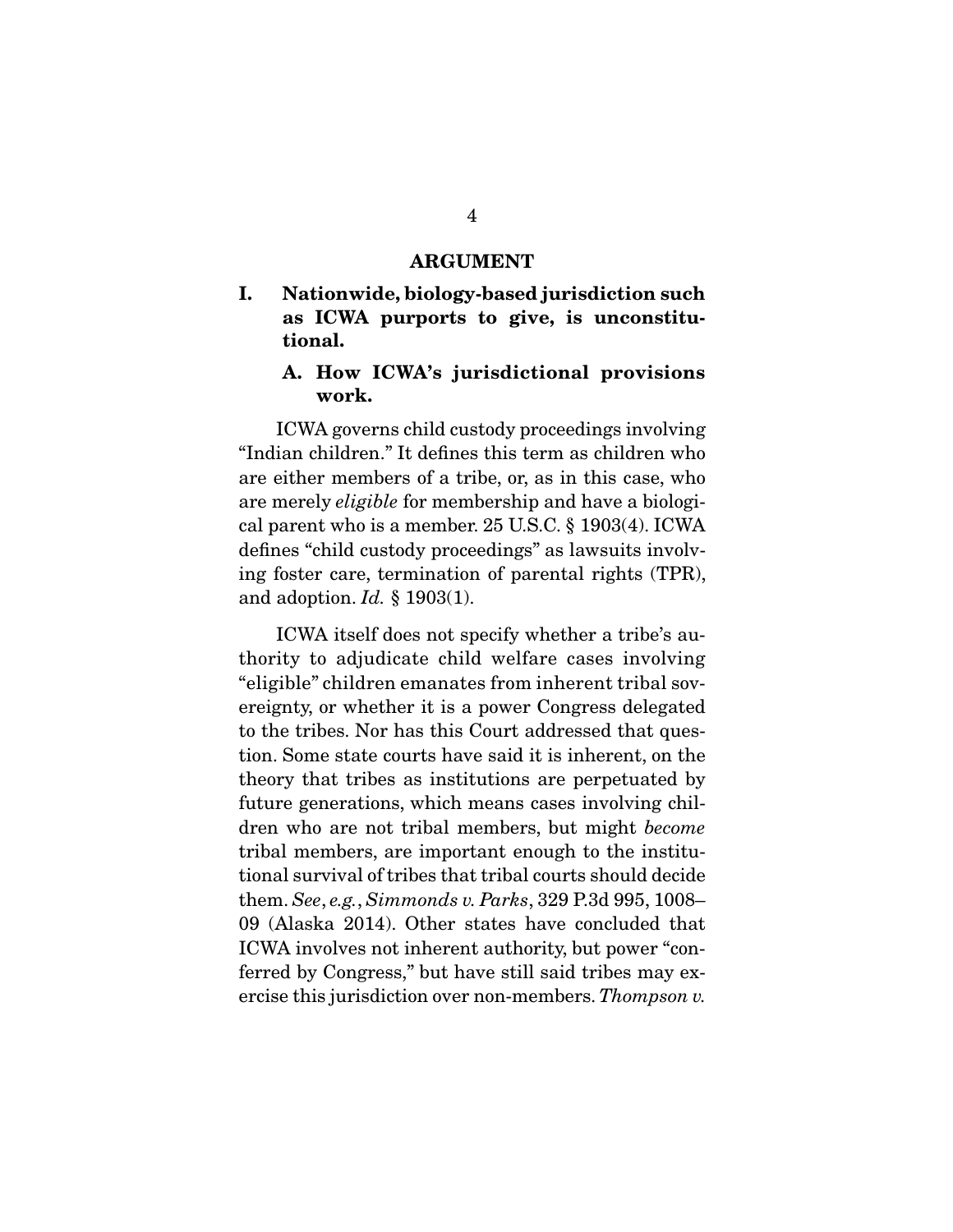Fairfax Cnty. Dep't of Fam. Servs., 747 S.E.2d 838, 849 (Va. App. 2013). Still others have held that the jurisdiction in question is not inherent, and that ICWA does not permit transfer of cases to tribal court where the parties are not members, because statutes depriving state courts of their jurisdiction should be narrowly construed. In re R.S., 805 N.W.2d 44, 51 (Minn. 2011).

 ICWA provides that child custody proceedings involving children residing on reservation should be decided by tribal courts, in accordance with tribal law. This is an unremarkable instance of jurisdiction; tribal members are governed by tribal law, and those residing on tribal lands should have their cases resolved by tribal courts.2 But ICWA also governs cases involving children who live *off* reservation, who *may not be mem*bers—and may never become members—of a tribe. That is because ICWA defines "Indian child" as a child who is *eligible* for membership and has a biological parent who is a member—regardless of the child's cultural connection to a tribe, or lack thereof. 25 U.S.C. § 1903(4). Because all tribes base their membership criteria on biological ancestry instead of cultural or political factors, the consequence is that children whose only connection to a tribe is that a distant ancestor was a tribal member are deemed "Indian children," and

<sup>&</sup>lt;sup>2</sup> It is beyond dispute—and not disputed here—that tribes have legitimate authority "within [their] own boundaries and membership, to provide for the care and upbringing" of children, which is "a sine qua non to the preservation of [a tribe's] identity." Wis. Potowatomies v. Houston, 393 F. Supp. 719, 730 (W.D. Mich. 1973) (emphasis added).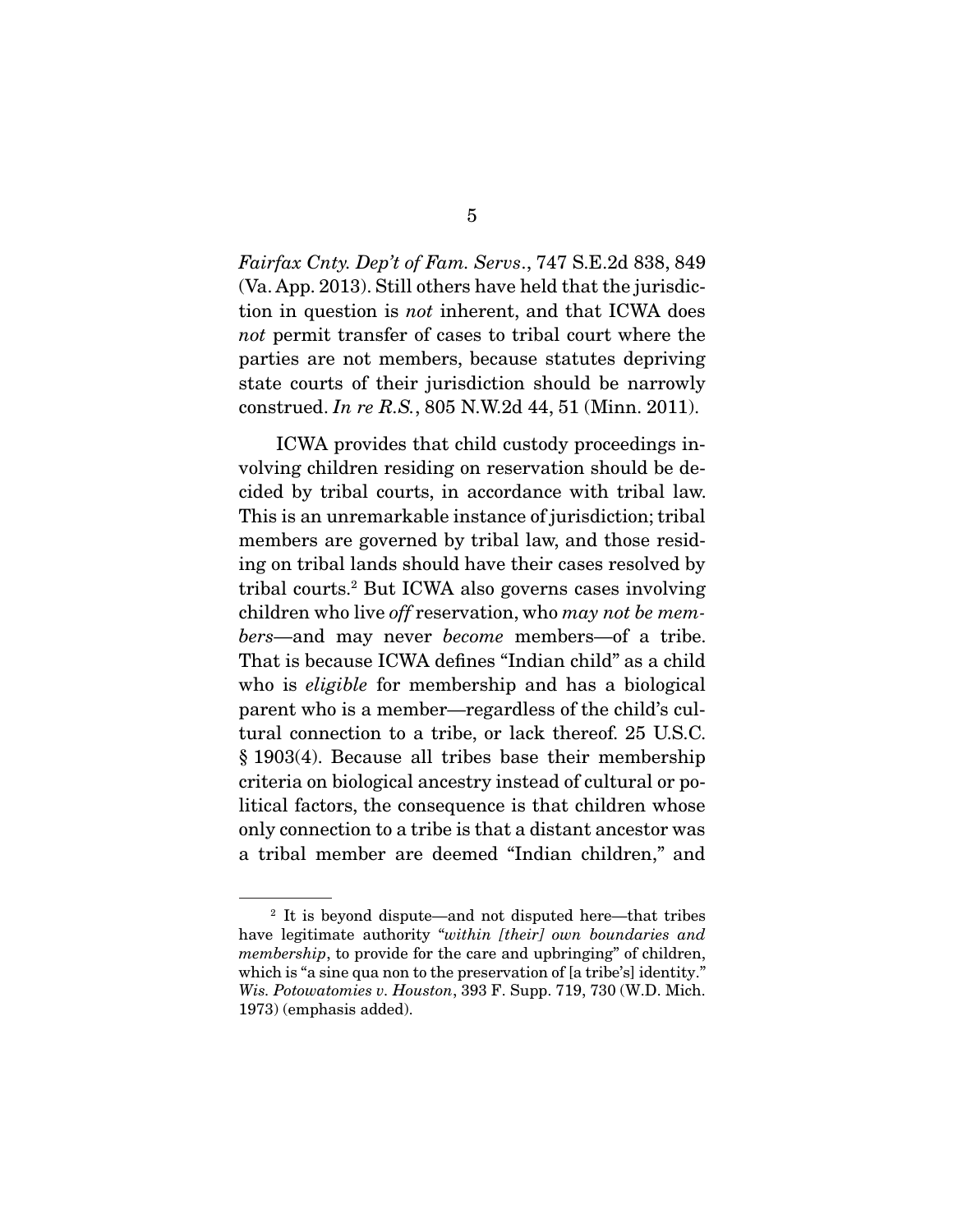thus are subjected to ICWA's separate set of rules for child custody cases, based solely on their racial/ national origin.3

 Cases involving children not domiciled on reservation would ordinarily be decided by state courts, which have jurisdiction to decide questions on such a quintessential state law matter as child welfare. But Section 1911(b) of ICWA provides that cases involving "Indian children" living off reservation, must—"in the absence of good cause to the contrary"—be transferred out of state court, into tribal court. "Good cause" is not defined in the law, but the Bureau of Indian Affairs (BIA) has issued regulations declaring that state courts may not deny transfer based on the child's lack of cultural connections to the tribe or the reservation, 25 C.F.R.  $\S 23.118(c)(4)$ , and most states have reached the same conclusion on their own. See Timothy Sandefur, Escaping the ICWA Penalty Box: In Defense of Equal Protection for Indian Children, 37 Child. Legal Rts. J. 1, 65–70 (2017).

 All of this means that children with no cultural, social, political, religious, or linguistic relationship with a tribe, but whose sole connection the tribe is biological, can be deemed "Indian," and their cases transferred to tribal courts with which they have no

<sup>3</sup> One should always bear in mind the difference between tribal membership, which is a function of tribal law and therefore not subject to constitutional limits—and "Indian child" status under ICWA, which is a function of state and federal law, and therefore must be within constitutional limits. In re Abbigail A., 375 P.3d 879, 885–86 (Cal. 2016).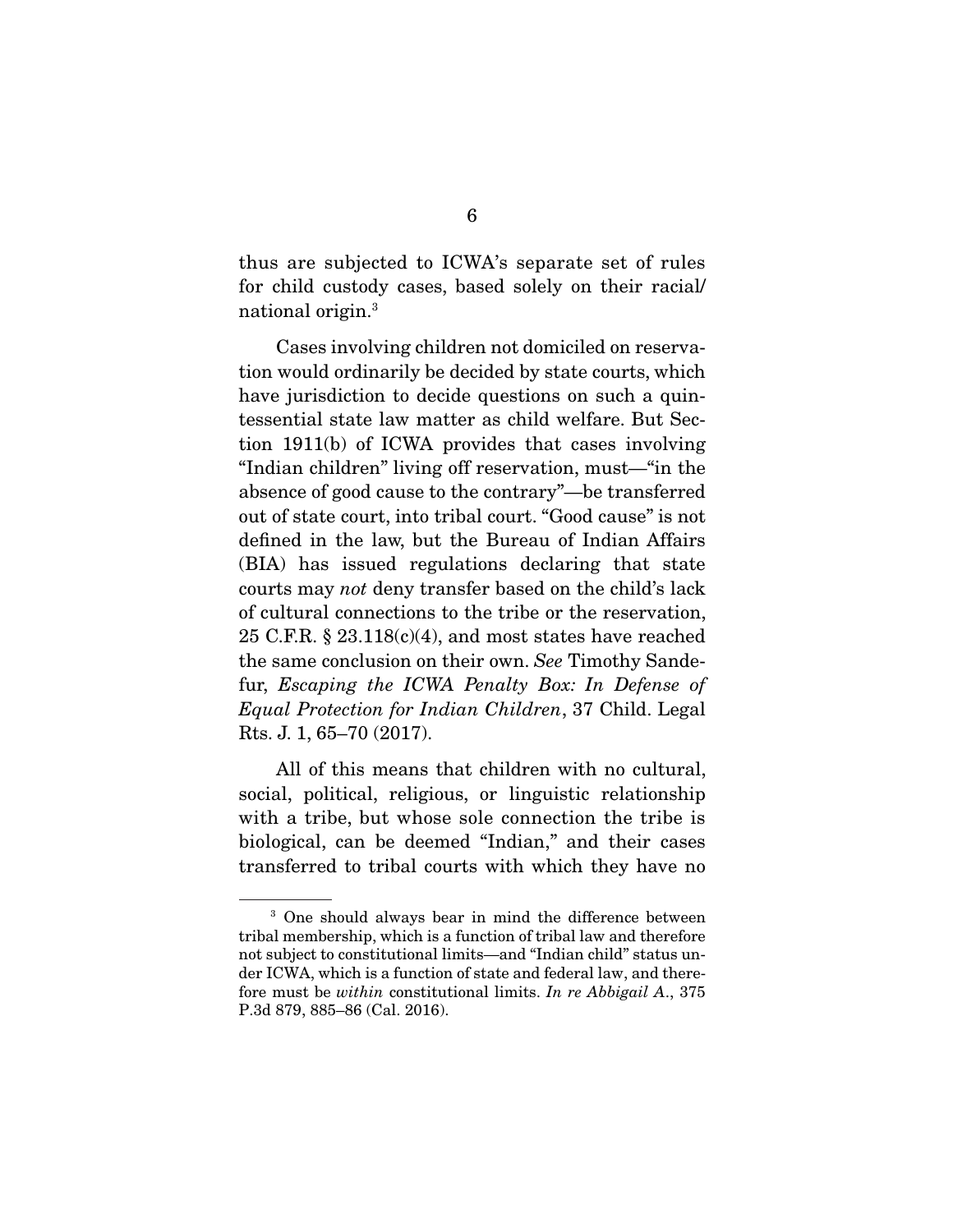minimum contacts—even in states they have never visited.

 That is a serious concern because tribal courts are not governed by the bill of rights. United States v. Bryant, 579 U.S. 140, 149 (2016). That consideration has led this Court to presume against tribal jurisdiction over non-members. Montana v. United States, 450 U.S. 544, 565–66 (1981). As Justices Souter, Kennedy, and Thomas noted two decades ago, this presumption "serves sound policy," Nevada v. Hicks, 533 U.S. 353, 382 (2001) (Souter, J., concurring), because tribal courts are not governed either by the text of the Constitution or legal precedents interpreting it. Tribal courts are frequently governed by traditional customs, sometimes unwritten, "which would be unusually difficult for an outsider to sort out," id. at 384–85, and their decisions are sometimes based on Native religious views which the parties may find objectionable. See In re B.G.J., 111 P.3d 651, 654–59 (Kan. App. 2005). This problem is not resolved by ICRA, because Santa Clara Pueblo deprives people of the civil-rights protections promised in that Act and largely eliminates its effectiveness.

 In cases involving jurisdiction transfer, principles of comity typically include some consideration of whether the foreign tribunal provides due process protections. See, e.g., de Csepel v. Republic of Hungary, 714 F.3d 591, 607 (D.C. Cir. 2013). But the BIA's regulations expressly prohibit weighing this factor in ICWA cases. Under those regulations, state courts "must not consider . . . negative perception of Tribal . . . judicial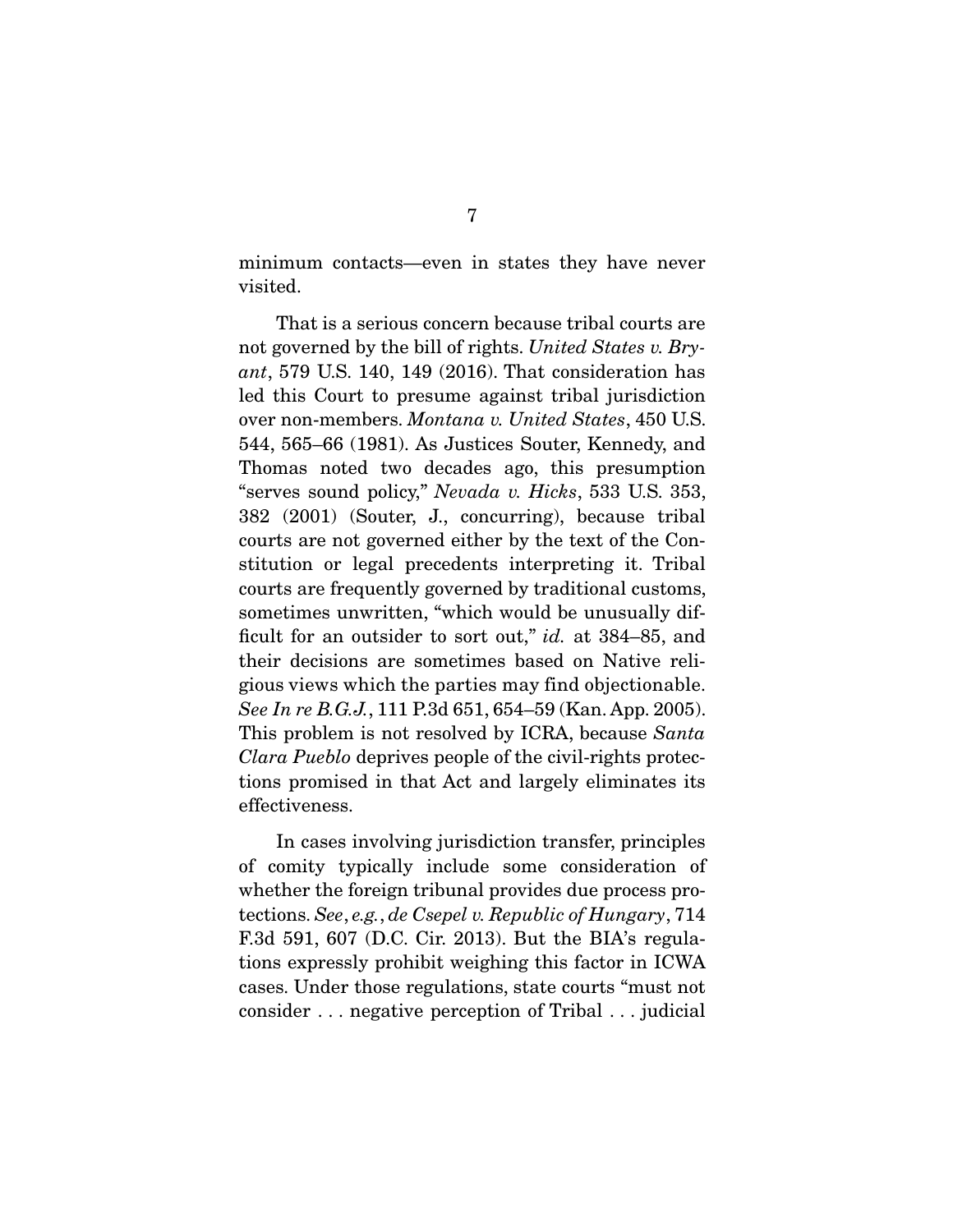systems" when deciding whether there is good cause to deny transfer of a case to tribal court. 25 C.F.R. § 23.118(c)(5).

 This combination of factors means that nonmember parents, or would-be adoptive or foster parents, of a child who is not a tribal member, but who satisfies the biological criteria for future membership, may have their child custody proceeding sent from a state court to a tribal court anywhere in the country, where the case may be decided under a body of law unfamiliar and inaccessible to them, and through procedures that do not accord them the basic minimum of due process. That cannot and should not be the law.

### **B. ICWA unconstitutionally allows tribal courts to adjudicate cases based solely on a child's biological ancestry—leading to conflicts between the lower courts.**

 With respect to subject matter jurisdiction, tribes have authority to adjudicate disputes between members, but rarely have jurisdiction over non-members. Montana, 450 U.S. at 564–65. There are two well-known exceptions where jurisdiction over non-members is permitted: cases where non-members enter into "consensual relationships with the tribe or its members, through commercial dealing, contracts, leases, or other arrangements," id., and cases where the non-member's conduct "threatens or has some direct effect on the political integrity, the economic security, or the health or welfare of the tribe." Id. at 566. And in an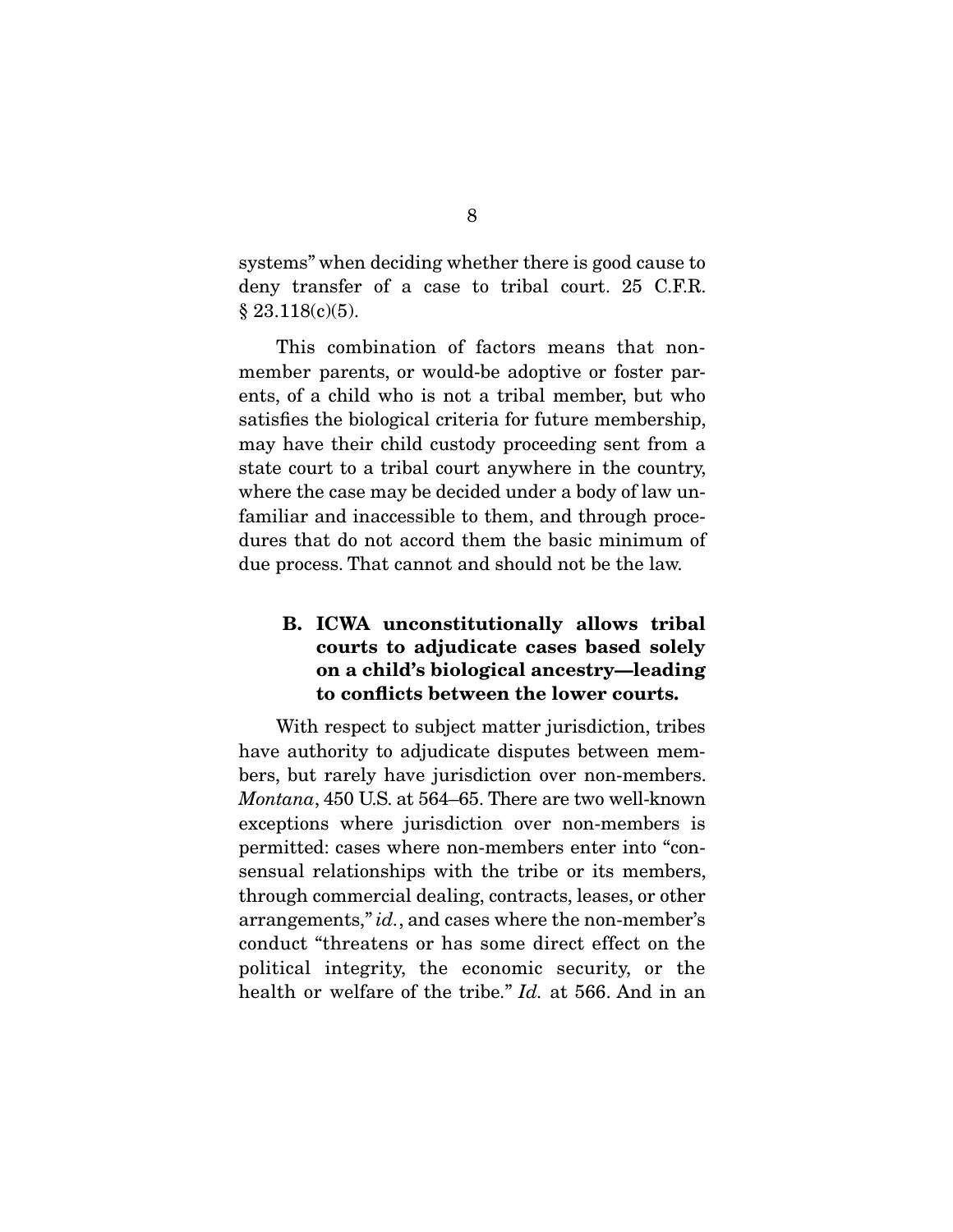important reminder, this Court has emphasized that "[t]hese exceptions are 'limited' ones and cannot be construed in a manner that would 'swallow the rule,' or 'severely shrink' it." Plains Com. Bank v. Long Fam. Land & Cattle Co., 554 U.S. 316, 330 (2008) (citations omitted).

 Neither exception covers custody disputes involving adults who are not tribal members and are not domiciled on reservation. These are not the kinds of "consensual relationships" that give rise to tribal court jurisdiction. In Strate v. A-1 Contractors, 520 U.S. 438, 456–57 (1997), this Court made clear that the phrase "consensual relationships" in Montana meant commercial relationships. This Court has never held that it authorizes tribal court jurisdiction over people based solely on the fact they have a familial or intimate relationship with a tribal member. Nevertheless, in State v. Cent. Council of Tlingit & Haida Indian Tribes of Alaska, 371 P.3d 255 (Alaska 2016), the Alaska Supreme Court held that this Montana exception applies to any "relationship that leads to the birth of a child," id. at 272, and in Kelly v. Kelly, No. DV 08-013, 2008 WL 7904116, at \*7 (Standing Rock Sioux Tribal Ct., June 23, 2008), the tribal court held that "marrying an enrolled member of this Tribe and fathering an enrolled dependent" qualified.

 Interpreting the "consensual relationship" exception so broadly as to give tribal courts jurisdiction over cases involving children who might someday become tribal members would "'swallow the [Montana] rule.'" Plains Com. Bank, 554 U.S. at 330. No doubt it may be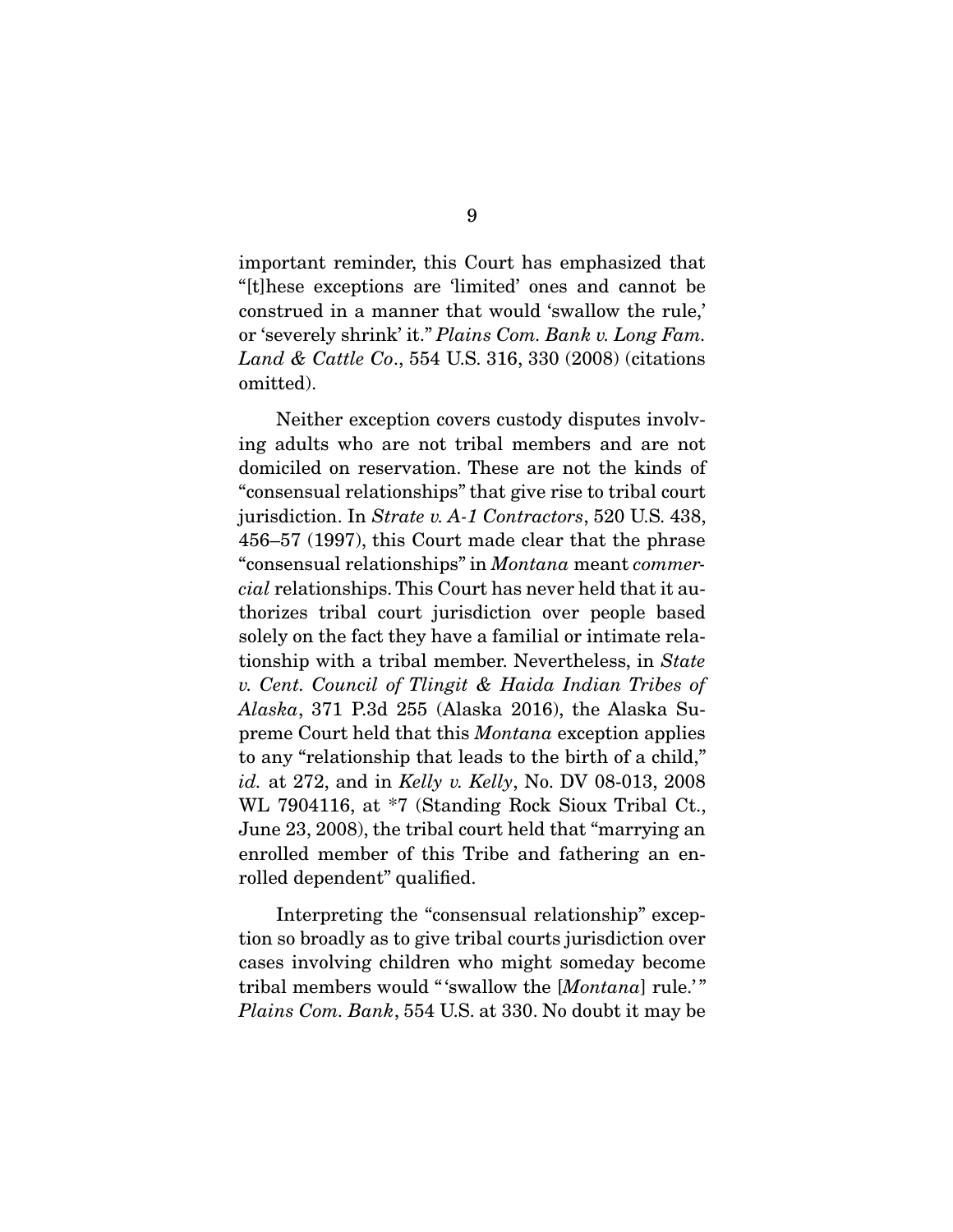proper for tribal courts to exercise jurisdiction over non-members in cases where their overall activities evince an intent to be subject to tribal jurisdiction—as where a person is domiciled on tribal land, owns real property there, or has other sufficient "contacts" to warrant that jurisdiction. But it would plainly exceed the limits of the Montana exceptions to hold that tribes have jurisdiction based solely on the fact that the nonmember married a member or engaged in a relationship that led to the birth of a child whose biological ancestry entitles her to tribal membership. That would mean jurisdictional determinations would become "a simple blood test," which would offend the principles of due process. United States v. Cruz, 554 F.3d 840, 849 (9th Cir. 2009).4

 That is why the South Dakota Supreme Court rejected the reasoning of the Alaska Supreme Court, and held in In re J.D.M.C., 739 N.W.2d 796 (S.D. 2007), that

<sup>4</sup> Even worse, under Minnesota's state law analogue of ICWA (the Minnesota Indian Families Preservation Act, Minn. Stat. § 260.771), a child is deemed an "Indian child" if she is eligible for membership, *regardless* of the parent's tribal membership vel non. That, plus the fact that some tribes, such as the Cherokee and Choctaw, require no minimum blood quantum for membership, but only require that a person be a lineal descendant of a signer of the Dawes Rolls, means the following: if potential membership in a tribe entitles a tribal court to exercise jurisdiction, people eligible for tribal membership would find that under Minnesota law they and all of their descendants are forever subject to that tribal court jurisdiction, based solely on biology, and there is nothing they can do about it. Such a principle would contradict "the clear and God-given right to withdraw from [one's] tribe and forever live away from it." United States v. Crook, 25 F. Cas. 695, 699 (C.C.D. Neb. 1879) (No. 14,891).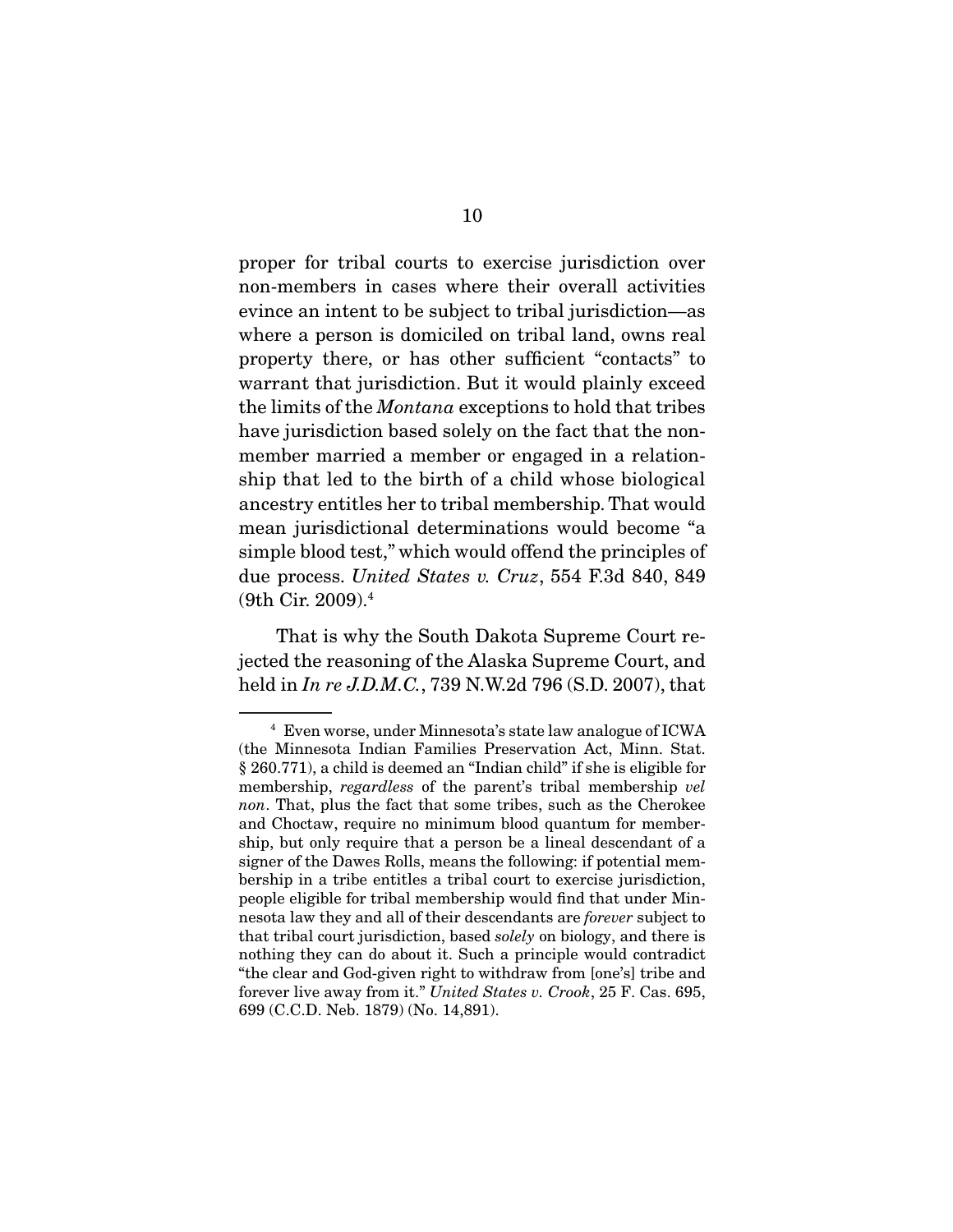"marrying a tribal member, allowing children to be enrolled members of the tribe and receiving tribal services do not qualify under the consensual relationship exception in Montana." Id. at 809 ¶ 41 (emphasis added).

 Nevertheless, tribal courts continue to assert authority over cases based solely on a child's ancestry. For example, the Court of the Eastern Band of Cherokee Indians has held that tribal courts obtain personal and subject matter jurisdiction over a case "the moment an Indian child . . . is born," meaning that

upon the birth of a person who is eligible for membership in an Indian Tribe and is the biological child of a member of an Indian Tribe, that Indian child's Tribe ipso facto is vested with either exclusive or, at the very least, concurrent jurisdiction over any later [child custody] proceeding.

In re B.A.S., Nos. 19-CVJ-014, 17-CVJ-059, 2019 WL 3451159, at \*5 (Eastern Cherokee Ct. June 21, 2019).

 Tribal courts even assert jurisdiction over cases that do not involve the removal of children from their parents—which was what ICWA was supposed to govern. See id. 25 U.S.C. § 1901(4).<sup>5</sup> This has led to anomalous results in both subject matter jurisdiction and

 $5$  Thus, e.g., in *Brackeen v. Haaland*, Nos. 21-376, 21-377, 21-378, & 21-380 (pending), the Brackeen family sought to adopt an Indian child with the parents' consent—but lower courts nevertheless held that ICWA applied, which would enable tribal governments to veto the adoption.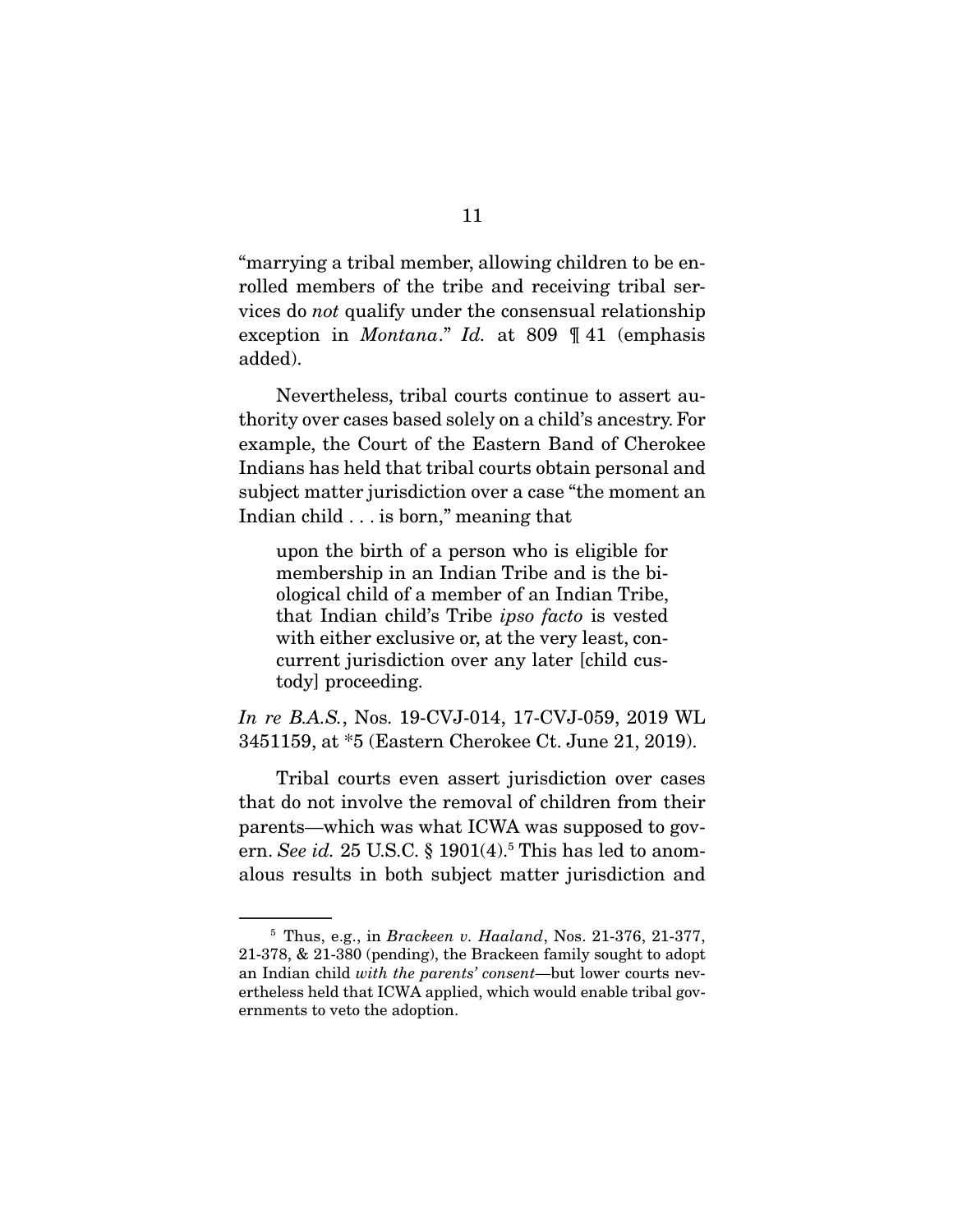personal jurisdiction. For example, Renteria, came about when the parents of three children were killed in a car accident. The father was a member of the Miwok tribe, but none of the family members was domiciled on reservation. The surviving relatives disputed who should take in the orphans. One set of relatives was Miwok, the other was non-Native. 2016 WL 4597612, at \*1. Despite the fact that the children had never been domiciled on reservation—and despite the fact that ICWA was not written to govern intrafamily disputes—the tribal court issued an order commanding the non-Native relatives to surrender custody of the children to the Native family members. Id. Its claim to jurisdiction rested solely on the children's biological ancestry. And although the federal district court barred enforcement of that order due to various improprieties by the tribal court, id. at \*9, it rejected the argument that the tribal court lacked jurisdiction over the children. It said that "as long as the child is . . . eligible for membership" in a tribe, a tribal court may exercise jurisdiction; "enrollment," it said, "is [not] required." Id. at \*10.

**C. Tribal courts regularly seek to exercise jurisdiction over children who lack minimum contacts with those courts and litigants rarely get a chance for appellate court review.** 

 The principle of personal jurisdiction is rooted in "traditional notions of fair play and substantial justice," International Shoe v. Washington, 326 U.S. 310,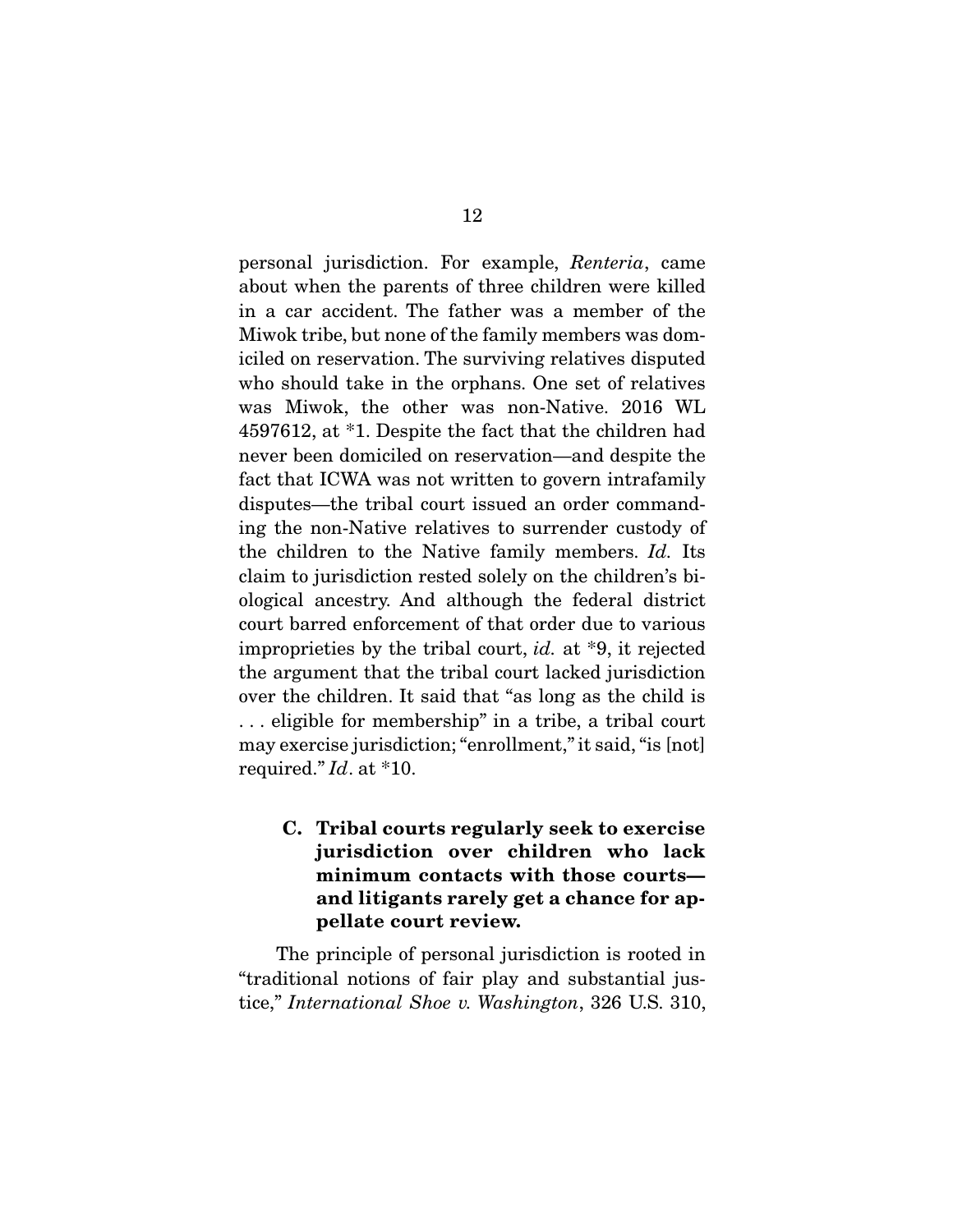316 (1945) (citation omitted), which are offended by the proposition that a court can adjudicate a case based on the racial or ethnic background of the individuals involved.

In In re C.J. Jr., for example, the Gila River Indian Community tribal court issued an order demanding that the Ohio-based foster family of an Ohio-born child turn over custody of the child to a family residing on an Arizona-based reservation, despite the fact that the child had never even visited Arizona, let alone maintained any type of contact with the tribal forum. 108 N.E.3d at 694–97. Taking the child away from the only family he had ever known and sending him to live on a reservation he had never visited with a couple he had never met, would have inflicted extreme psychological distress on the child—but BIA regulations also forbid state courts from taking that into consideration. 25 C.F.R. § 23.132(e).

 Fortunately, the Ohio Court of Appeals ruled that the tribal court lacked jurisdiction. Noting that the "minimum contacts" rule of *International Shoe* governs tribal courts as well as state courts, the Ohio appellate judges unanimously found that "neither C.J. Jr., nor his birth parents, nor the foster parents have the minimum contacts necessary for the tribal court to exercise personal jurisdiction over them consistent with due process. . . . Without the requisite minimum contacts the tribal court lacks personal jurisdiction over the non-resident parties in this case." 108 N.E.3d at 696 ¶¶ 95–96.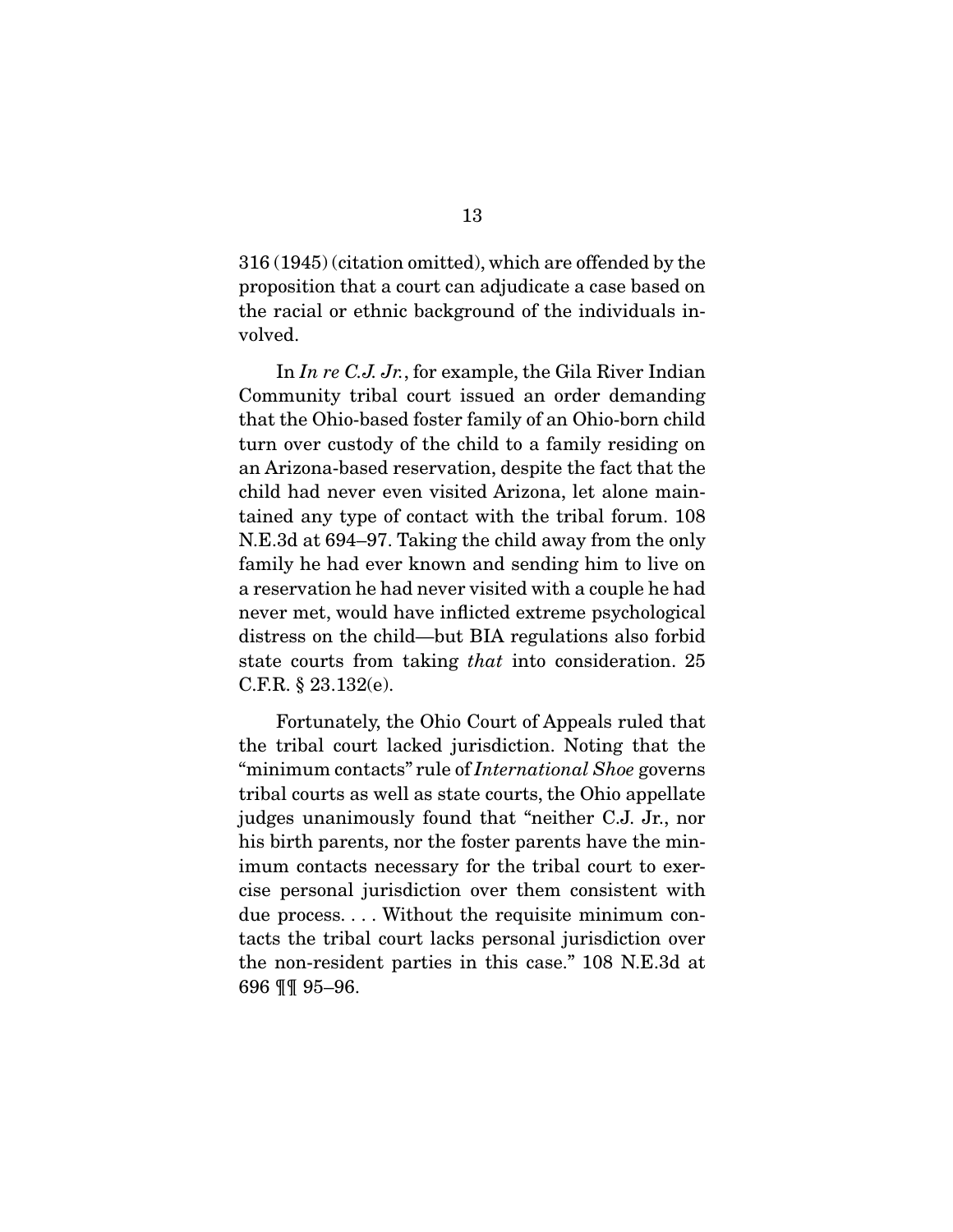But C.J. Jr. was an extreme rarity. State appellate courts have virtually never addressed the question of tribal court jurisdiction in ICWA matters—because they rarely have the opportunity. Once a case is transferred to tribal court, the opportunities for final appellate resolution in a state or federal court are extremely limited, particularly where a tribal government expeditiously moves a child beyond the state court's jurisdiction.

That is what happened in J.P. v. State, 506 P.3d 3 (Alaska 2022), which involved an even more aggressive expansion of tribal court jurisdiction. That case concerned a child who was a member of Tangirnaq Native Village (TNV), which had no tribal court, and which therefore purported to authorize another tribe, Sun'aq, to exercise jurisdiction over the child's case—even though the child was not eligible for membership in the Sun'aq tribe. The child, known as J.F., was placed in foster care with J.P. and S.P., shortly after birth. Years later, the child's case still remained unresolved. But when J.P. and S.P. sought permanent placement, TNV immediately petitioned to remove the case from state court and put it in Sun'aq tribal court, instead. The state court granted that motion, and the tribe then immediately removed the child from J.P. and S.P., and with 24 hours' notice, sent him to live in New Mexico in an ultimately successful effort to avoid state court resolution of the propriety of the transfer.

 It worked. By the time the Alaska Supreme Court addressed the matter, it concluded that the case had been rendered moot by the child's move to New Mexico.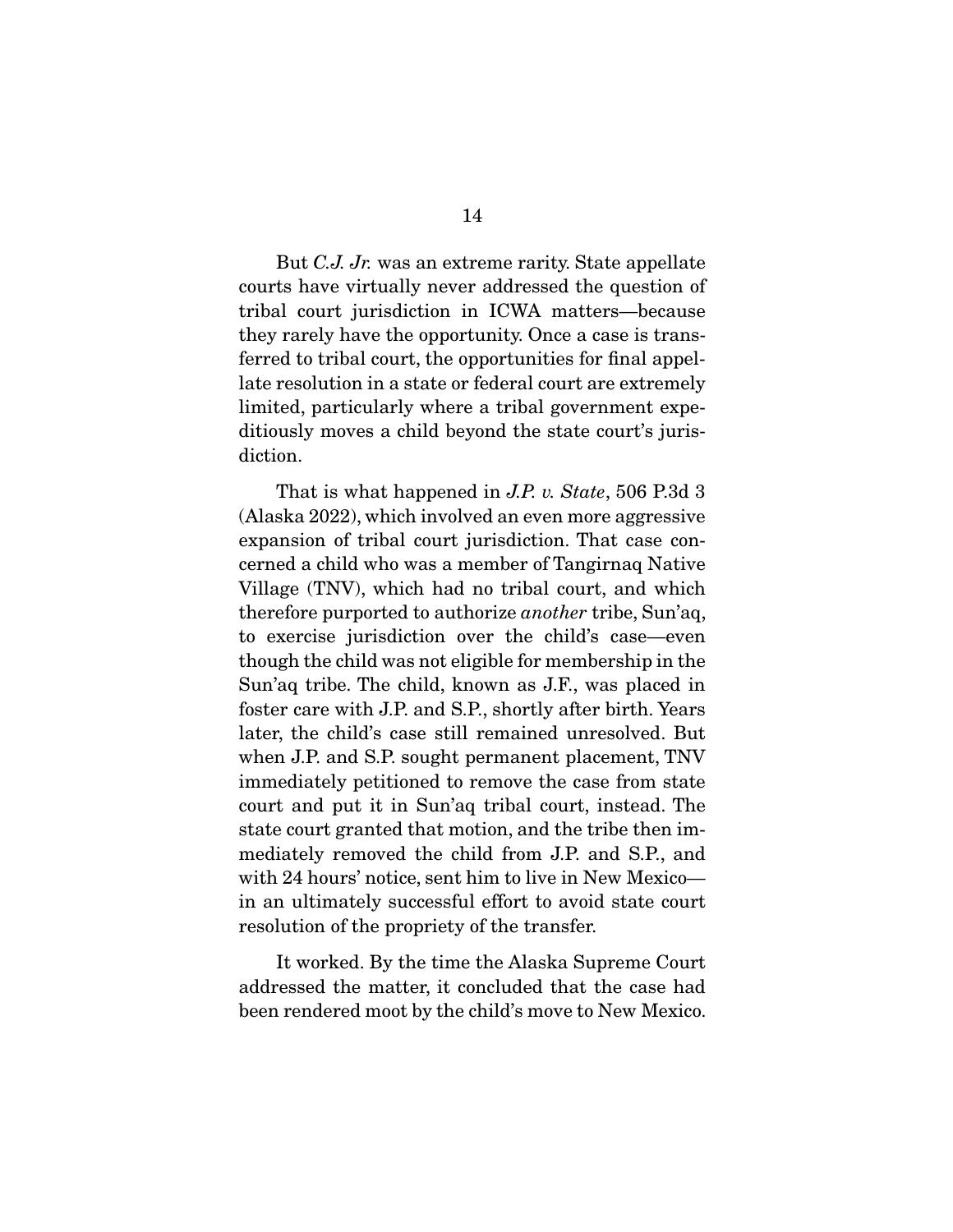"[O]rders transferring jurisdiction present special risk of evading review," the court said, "unless judges are careful to fashion them so as to preserve appellate rights and the parties act expeditiously." Id. at 6. Thus although "[t]he question of whether a tribe that is not the child's tribe but is acting as the child's tribe's agent may receive jurisdiction under § 1911(b) could arise again and is important to the public interest," the Sun'aq tribe succeeded in thwarting resolution of that question. *Id.* 

Left undisturbed, the *J.P.* ruling would mean not only that tribal courts have power to adjudicate cases anywhere in the United States that involve children biologically eligible for membership in that tribe, but also to adjudicate cases anywhere in the country that involve children eligible for membership in any tribe because tribes can delegate power to other tribes to exercise such jurisdiction. This makes a mockery of the due process principles of personal jurisdiction.

 How all the factors discussed above work in practice was made clear in Simmonds v. Parks, 329 P.3d 995 (Alaska 2014), in which a tribal court terminated the parental rights of a non-member father, in a proceeding in which his attorney was not even permitted to argue. Id. at 998. Minto tribal law provides that children born of tribal members are automatically eligible for membership, and because the child's mother was Minto, the child qualified as an "Indian child" under ICWA due to his eligibility. Synthesizing precedents on the question of tribal authority over non-members, see id. at 1019–22, and reasoning that "tribal jurisdiction . . .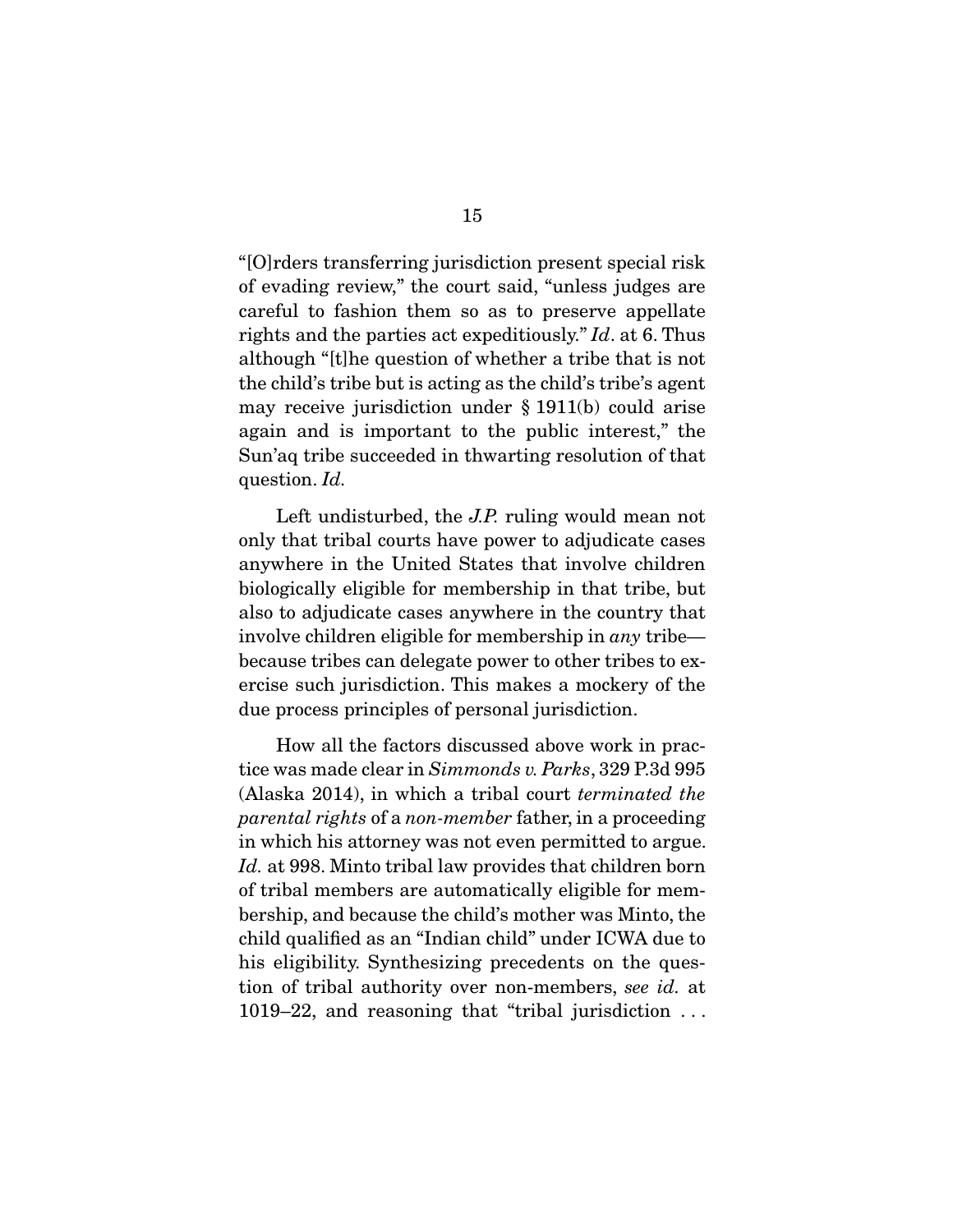depend[s] solely on the membership status of the child," id. at 1019, the court "reject[ed] the State's argument that these precedents create a 'presumptive lack of [tribal] jurisdiction' over nonmembers," id. at 1021 (emphasis added; citation omitted). As a result, a man who was not a tribal member was stripped of his rights to his child in a tribal court proceeding where he was not given a full opportunity to make his case.

### **II. Jurisdictional problems such as these are extraordinarily likely to evade this Court's review.**

 Tribal courts' aggressive stretching of jurisdictional claims is likely to evade this Court's review. That is the result of several factors. Parties who allege that a tribal court is exceeding its jurisdiction are typically required to exhaust their tribal court remedies—which can amount to the denial of relief. See, e.g., Boozer v. Wilder, 381 F.3d 931, 935 (9th Cir. 2004). Also, thanks to this Court's decision in Santa Clara Pueblo, a party who is subjected even to wrongful tribal court jurisdiction is barred even from bringing a claim in federal court—except by going through the entire tribal appellate process and seeking cert from this Court, which, is, of course, rarely granted.

 Tribal governments can easily evade appellate review, moreover, by simply transferring a child beyond the reach of a state court, so that no further adjudication by state courts is possible, as in J.P. What's more, tribal courts do not necessarily follow the same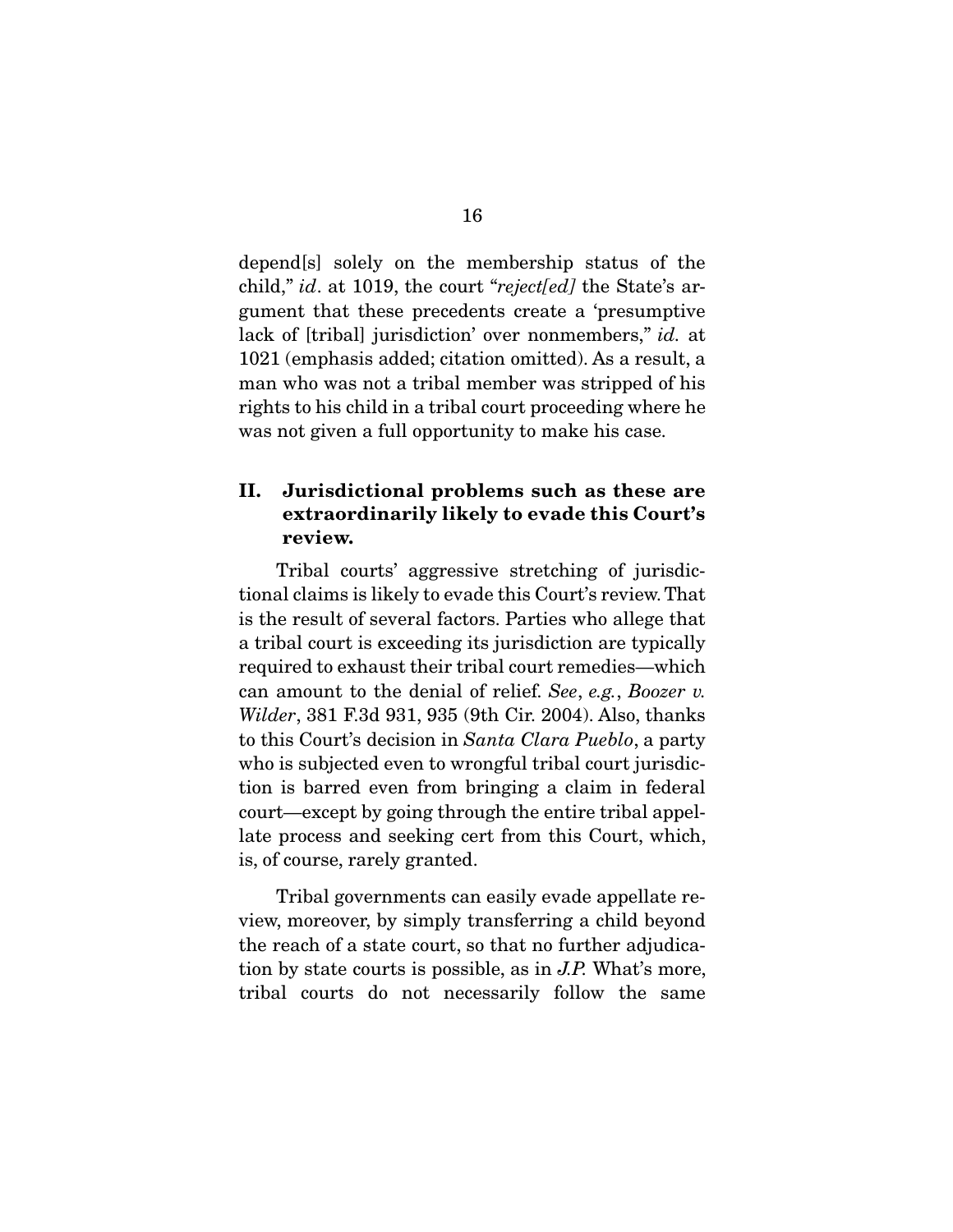jurisdictional principles laid down by this Court in matters of this kind, and that, combined with the exhaustion requirement, can stymie federal court review of jurisdictional disputes.

 Consider Boozer. There, a non-Indian father and a tribal member mother separated, and tribal court awarded custody to the mother. The child remained with the mother on the reservation, although the father argued that she was not domiciled there for purposes of ICWA. When the mother died, the grandparents obtained a tribal court order giving them custody and barring the father from contacting either them or the child. He filed suit in federal court, arguing that the tribal court had no jurisdiction over him, or over the child custody matter, on the grounds that she was not domiciled on reservation. On appeal, the Ninth Circuit did not resolve that question, but held that the tribal court's claim to jurisdiction was "not frivolous." 381 F.3d at 935 n.3. For that reason, the case did not qualify for an exception to the tribal exhaustion requirement—an exception which only applies where " 'the action is patently violative of express jurisdictional prohibitions' . . . or it is otherwise plain that the tribal court lacks jurisdiction over the dispute." Id. at 935 (citations omitted).

 Yet tribal courts in ICWA cases do not necessarily follow the principles of jurisdiction and domicile set forth by this Court. For example, in Father v. Mother, No. CV-FR-1998-0169, 1999 WL 34828488 (Mashantucket Pequot Tribal Ct. Mar. 9, 1999), the Mashantucket Pequot Tribal Court rejected the "domicile"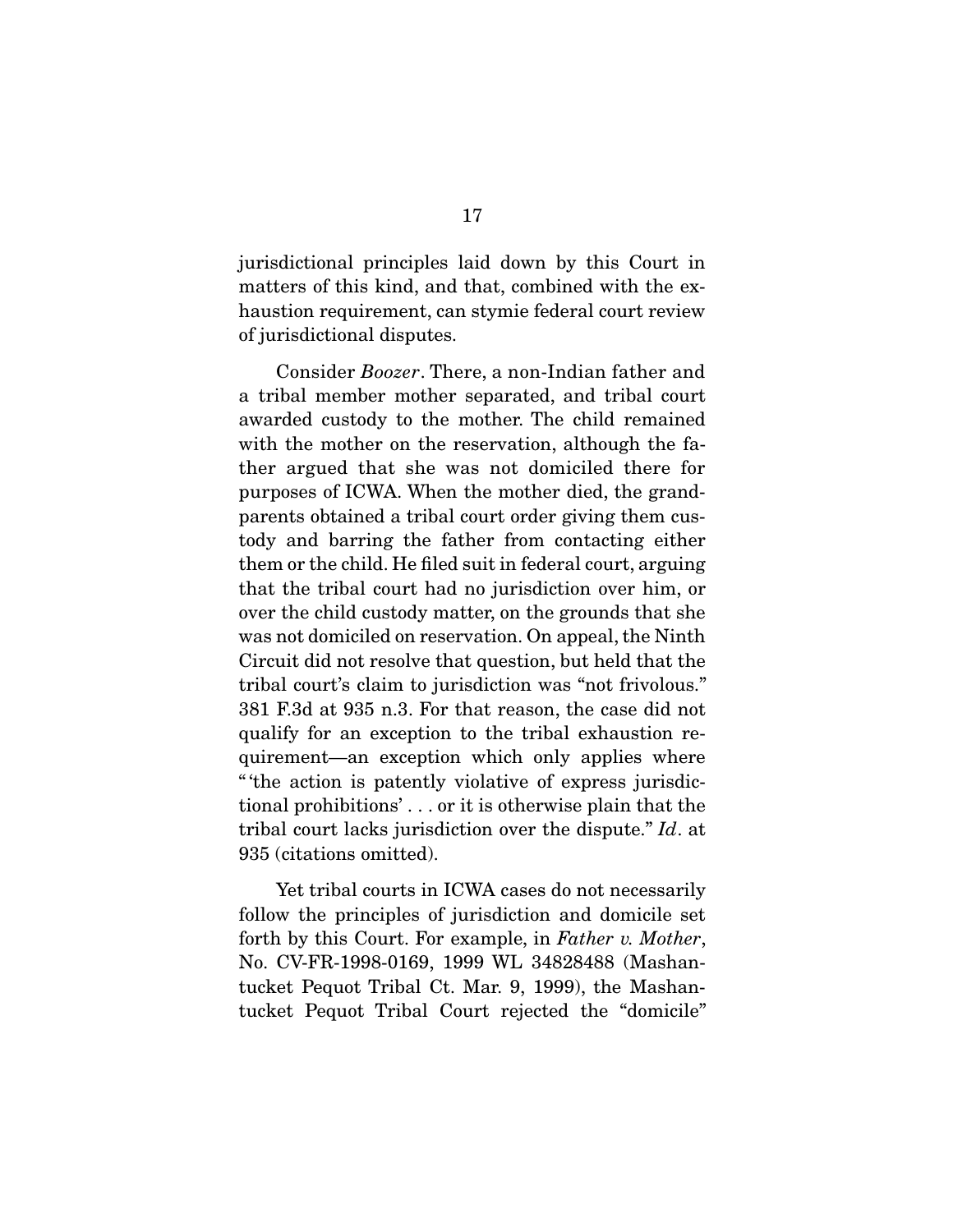principle that this Court adopted in Mississippi Band of Choctaw Indians v. Holyfield, 490 U.S. 30 (1989), whereby a child's domicile is presumptively that of the mother. Characterizing that rule as "historically gendered and sexist," the tribal court instead adopted a rule "which looks to the legal residence or domicile of the spouse who is a member of the Cheyenne River Sioux Tribe." 1999 WL 34828488, at \*3. This self-serving rule, of course, will typically prejudice the outcome of any custody dispute between any tribal member spouse and any non-tribal member spouse. Yet, again, BIA regulations would forbid a state court from considering that fact in any dispute over transfer. 25 C.F.R.  $\S 23.118(c)(5)$ . And, combined with the tribal exhaustion requirement, it means that the losing party's only hope for review of the jurisdictional question by a neutral court would be to appeal and appeal and then ask this Court for certiorari.

 In some cases, affected non-members are not even given that meager opportunity for appellate review. For example, Central Council of Tlingit & Haida Indian Tribes of Alaska, which held that tribes have "inherent power" to adjudicate cases involving children who are eligible for membership, 371 P.3d at 265 even if the consequence is to subject non-members to tribal court jurisdiction—evaded this Court's review because, as two justices observed, the lower court decided the question in the context of a dispute between the state and the tribe, in which no non-member parent's voice was heard. "The choice to seek U.S. Supreme Court review of today's decision belongs solely to the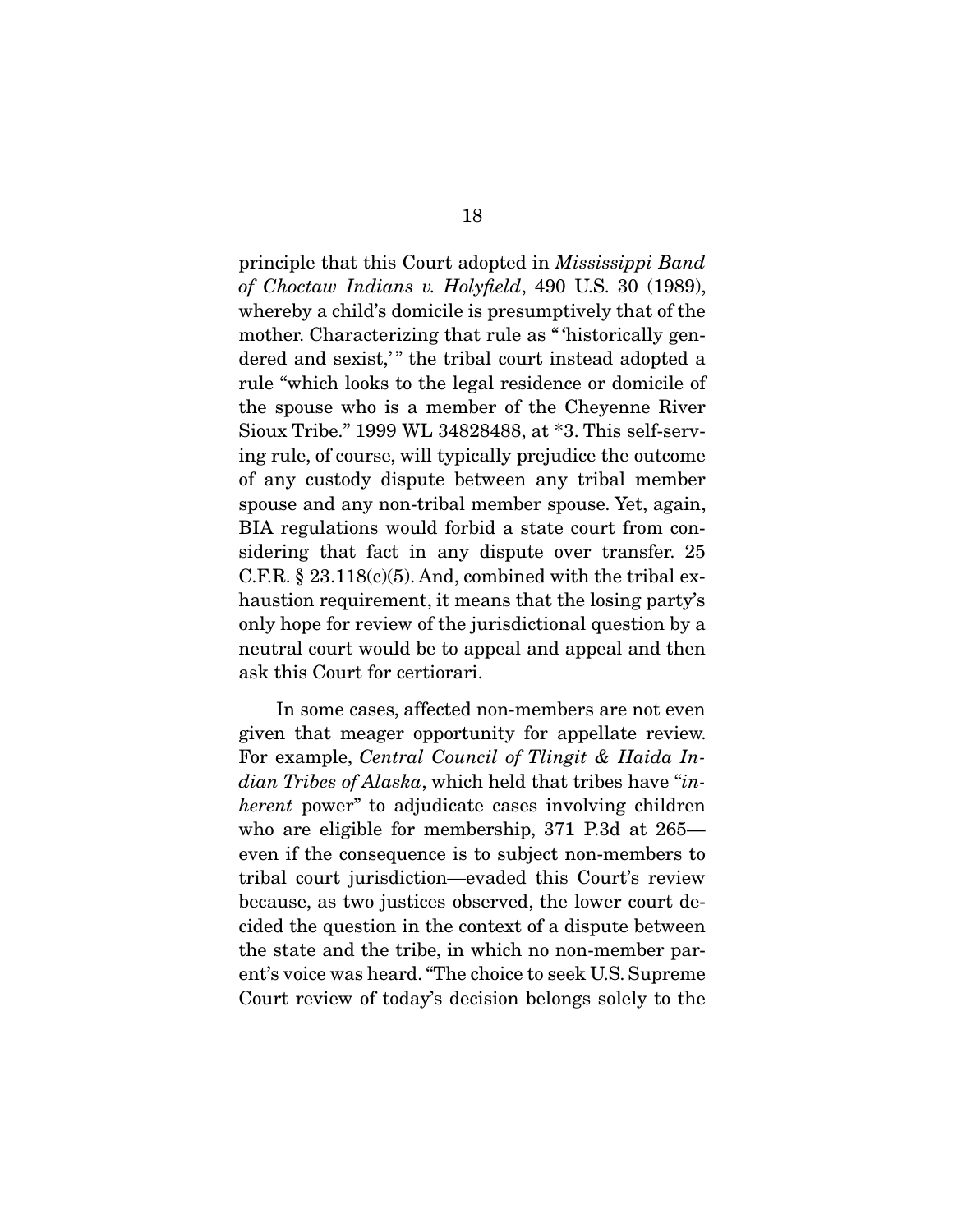State," these justices noted, "not to a non-member parent of a tribal child. That decision . . . will be primarily a political decision, based on how the State wishes to co-exist with sovereign tribes within its boundaries. Who in this case represents the legal interests of nonmember parents of tribal children? No one." 371 P.3d at 277 (Winfree & Stowers, JJ., concurring in part).

 The exhaustion requirement means that the only way a non-member can typically dispute whether the tribal court has jurisdiction over her is to appeal through the tribal appellate process and then seek certiorari in this Court. She cannot seek to enforce the rights promised by ICRA, of course, because Santa Clara Pueblo has effectively neutered that Act by declaring that the only remedy available in such cases is habeas corpus. Thus the bottom line is: because ICWA appears to give tribal courts authority to resolve cases involving children who are eligible for membership and tribal assertions of eligibility are conclusive, see, e.g., In re Riffle, 922 P.2d 510, 513 (Mont. 1996)—a tribe's assertion of jurisdiction becomes effectively conclusive, also. If the standard is a "not frivolous" standard, Boozer, 381 F.3d at 935 n.3, tribal court assertions of jurisdiction will virtually never be addressed by this Court.

 What's more, a transfer to tribal court can be effectively irreversible. Consider In re G.S., No. E068000, 2017 WL 6275692 (Cal. App. Dec. 11, 2017). It involved a child whose father was a member of Osage Nation and whose mother was a member of Picuris Pueblo. The latter tribe sought transfer of the case to its tribal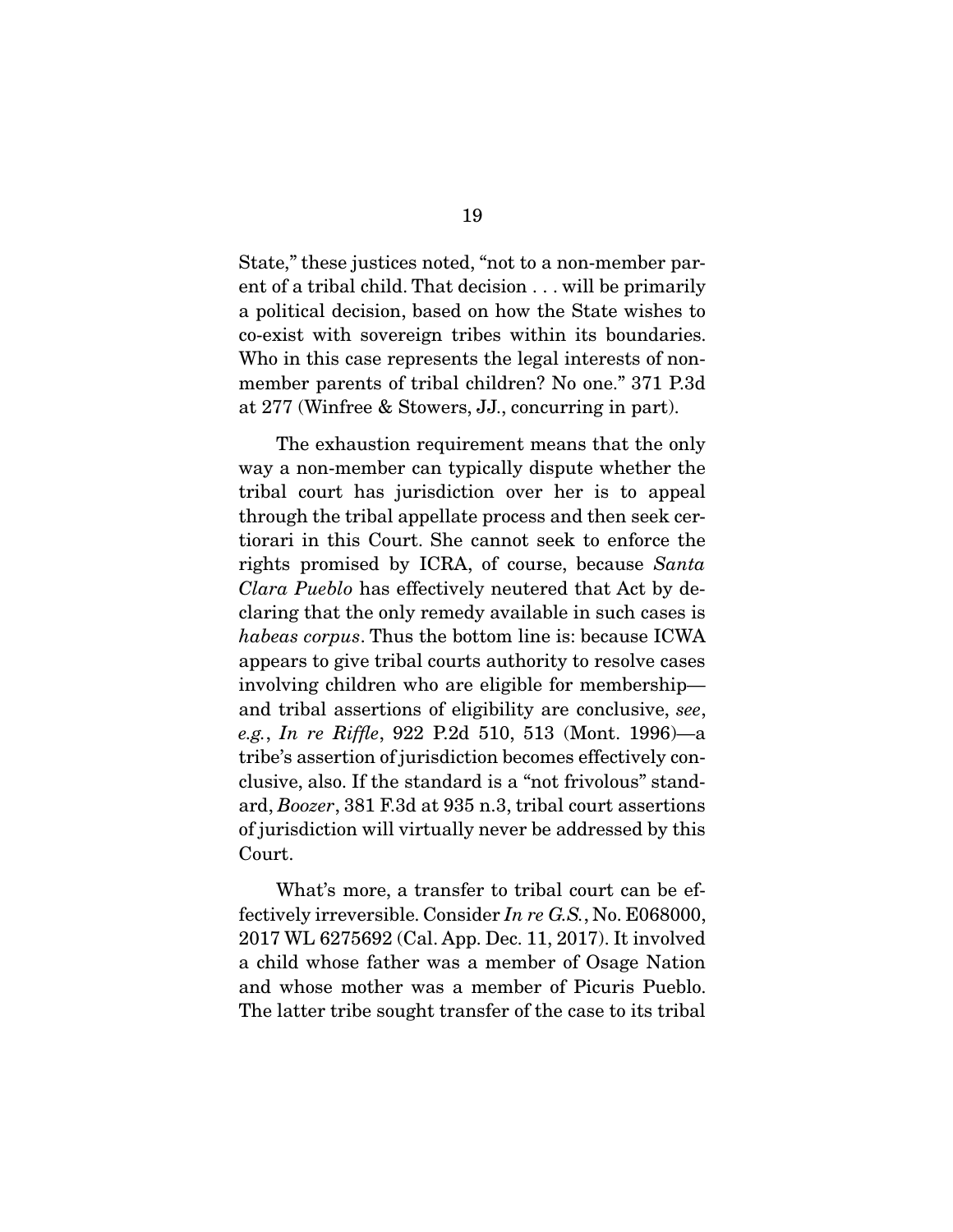court, to which the father objected, because, among other things, he lived in California and the tribe sought to remove the children to New Mexico. Id. at \*2. The state court granted the transfer, without giving notice to the Osage tribe, and the children were sent out of state. Id. The California Court of Appeal later concluded that "the juvenile court erred"—but held that it could do nothing about it, now that the case had been transferred: "The juvenile court has lost jurisdiction over this dependency case and, therefore, has no power to compel the tribal court to return the case to the California courts." Id. at \*4. Indeed, tribal courts frequently order children moved beyond the reach of state courts as quickly as possible, precisely to thwart state or federal court review.

 Given the many legal hurdles that stand in the way, the chances of this Court having a better opportunity to decide whether tribal courts can exploit their ICWA powers to decide cases involving people who are not tribal members and do not have minimum contacts with the trial forum, are minute. Yet the importance of this question cannot be gainsaid. On it rides the future safety and welfare of countless children deemed "Indian" based exclusively on their biological ancestry and the pretenses of tribal governments to adjudicate cases nationwide based on nothing other than the genetic pedigree of the children involved.

--------------------------------- ♦ ---------------------------------